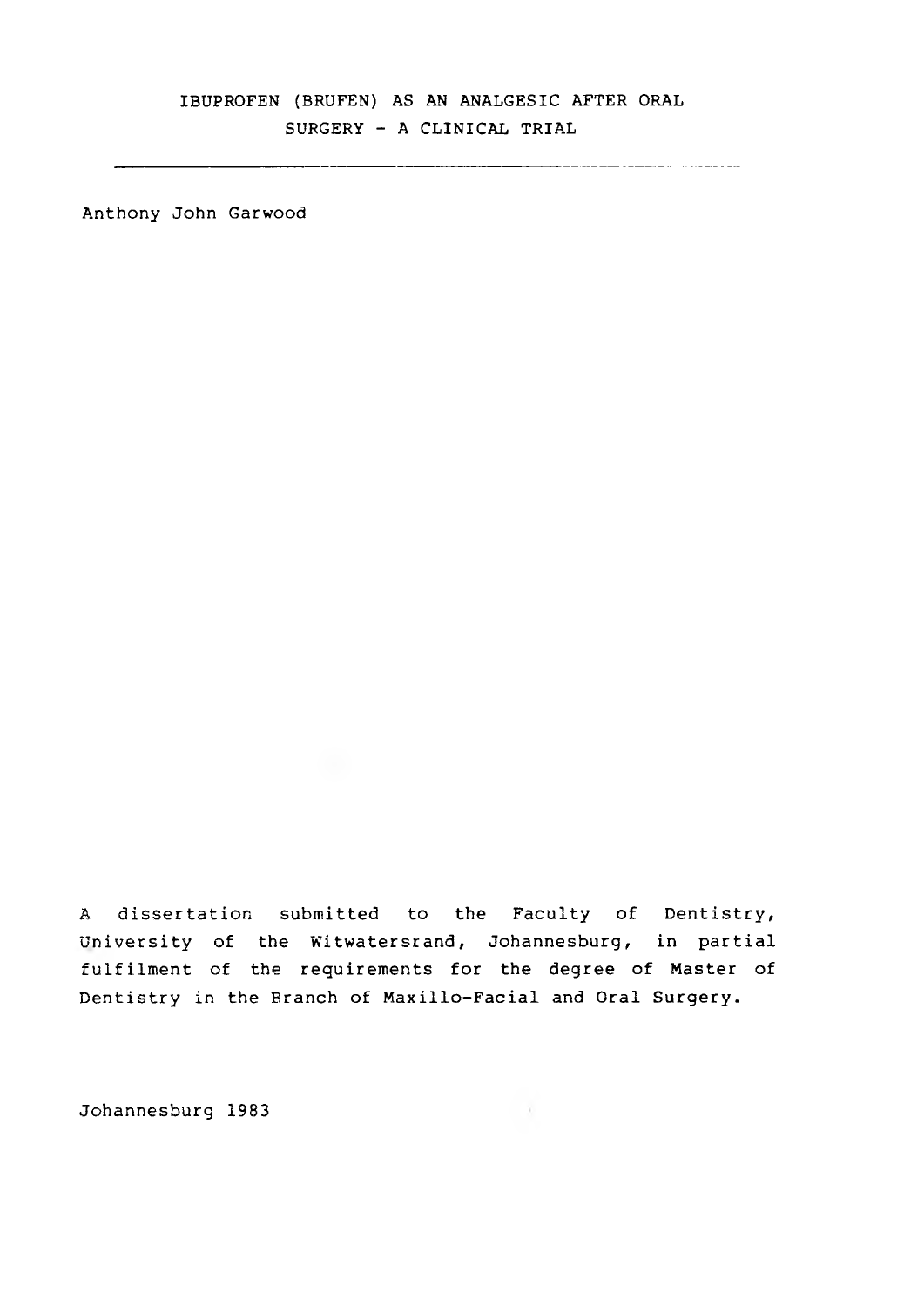### **DECLARATION**

I, Anthony John Garwood, hereby declare that this dissertation is my own work and has not been presented for any degree of another University.

The work reported in this dissertation was performed in the Division of Maxillo-Facial and Oral Surgery, University of the Witwatersrand, Johannesburg, and the Medical Research Council/University of the Witwatersrand Dental Research Institute and the Witwatersrand University, Johannesburg.

 $\mathbb{R}$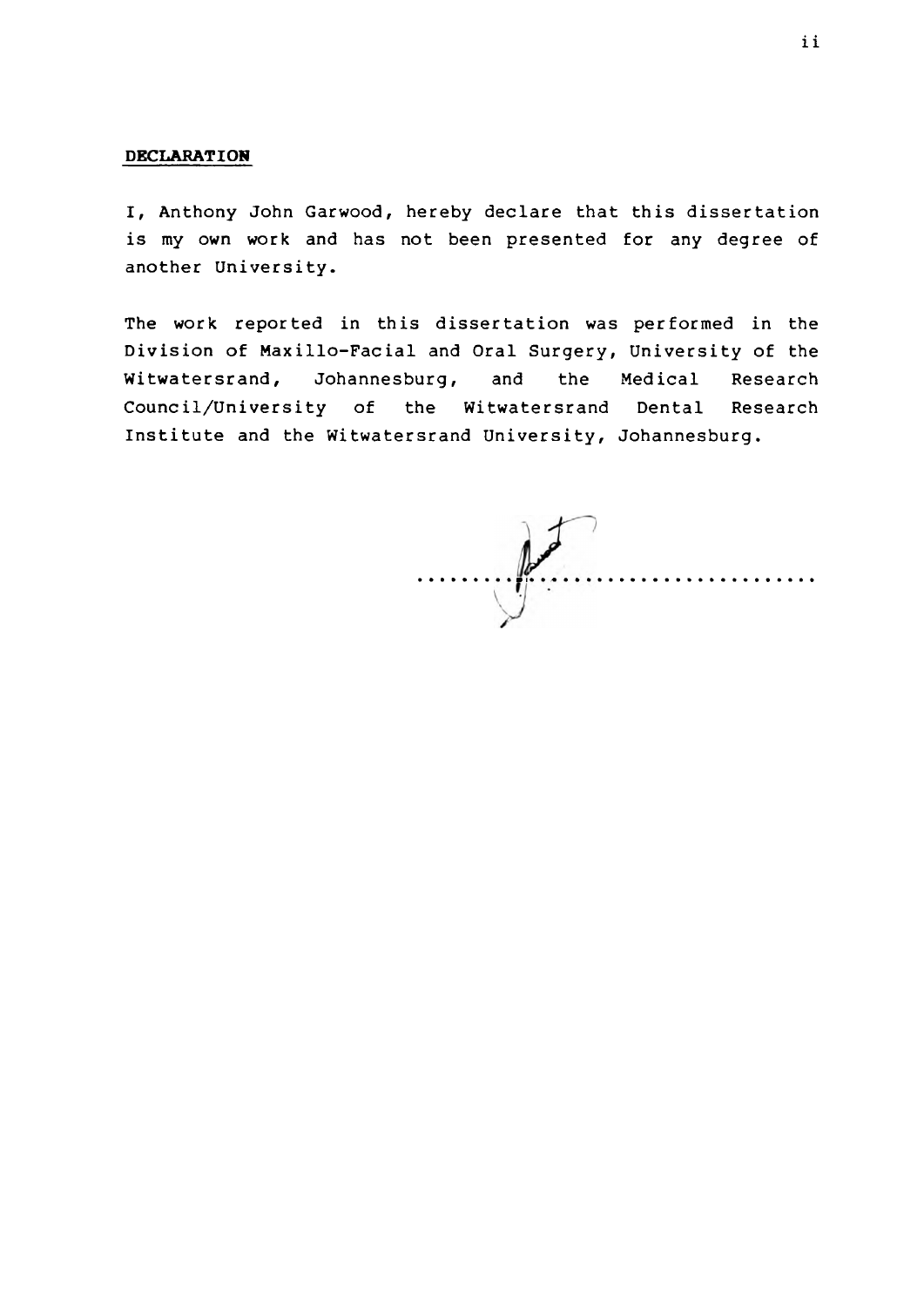To

Rus, Ch ristine and Dennis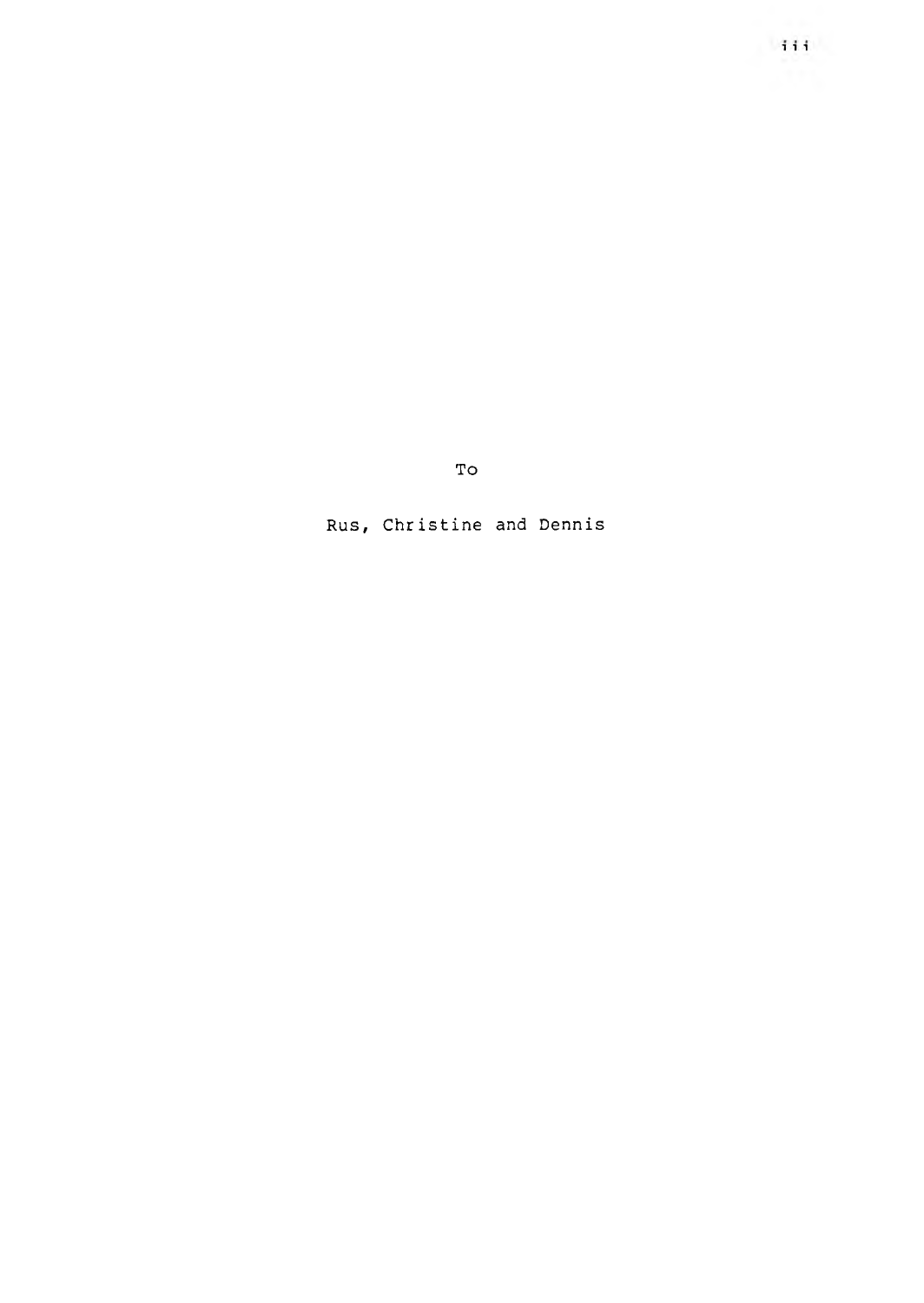#### ABSTRACT

Pain, swelling and trismus are common features after oral surgery, particularly after the surgical removal of impacted third molar teeth. The Maxillo-Facial and Oral Surgeon has a vast array of drugs at his disposal to combat post-operative pain, but none of these are perfect in terms of efficacy and side effects. Recently, the non-steroidal anti-inflammatory drugs have been receiving much attention as post-operative analgesics.

The purpose of this study was to assess the efficacy and side effects of Ibuprofen (Brufen  $R$ ), a non-steroidal antiinflammatory agent, with' that of a control analgesic in a double blind clinical trial following the removal of impacted third molar teeth. The operative procedure was carried out on 100 patients by one surgeon using a standarised surgical technique while the survey was carried out by an indepedant observer. The Ibuprofen, as well as the control analgesic, were placed in unmarked packets, and the patients were instructed on how to take them post-operatively. Ibuprofen was administered to 52, and the control analgesic to 48 randomly selected patients.

The results showed that Ibuprofen compared favourably with the control analgesic, producing acceptable analgesia in 80% or more of patients. Although similar, analgesia was obtained with the control analgesic, Ibuprofen appeared superior in the post-operative ambulatory phase in that the side effects of dizziness and drowsiness were significantly less with the drug than with the control analgesic.

 $iv$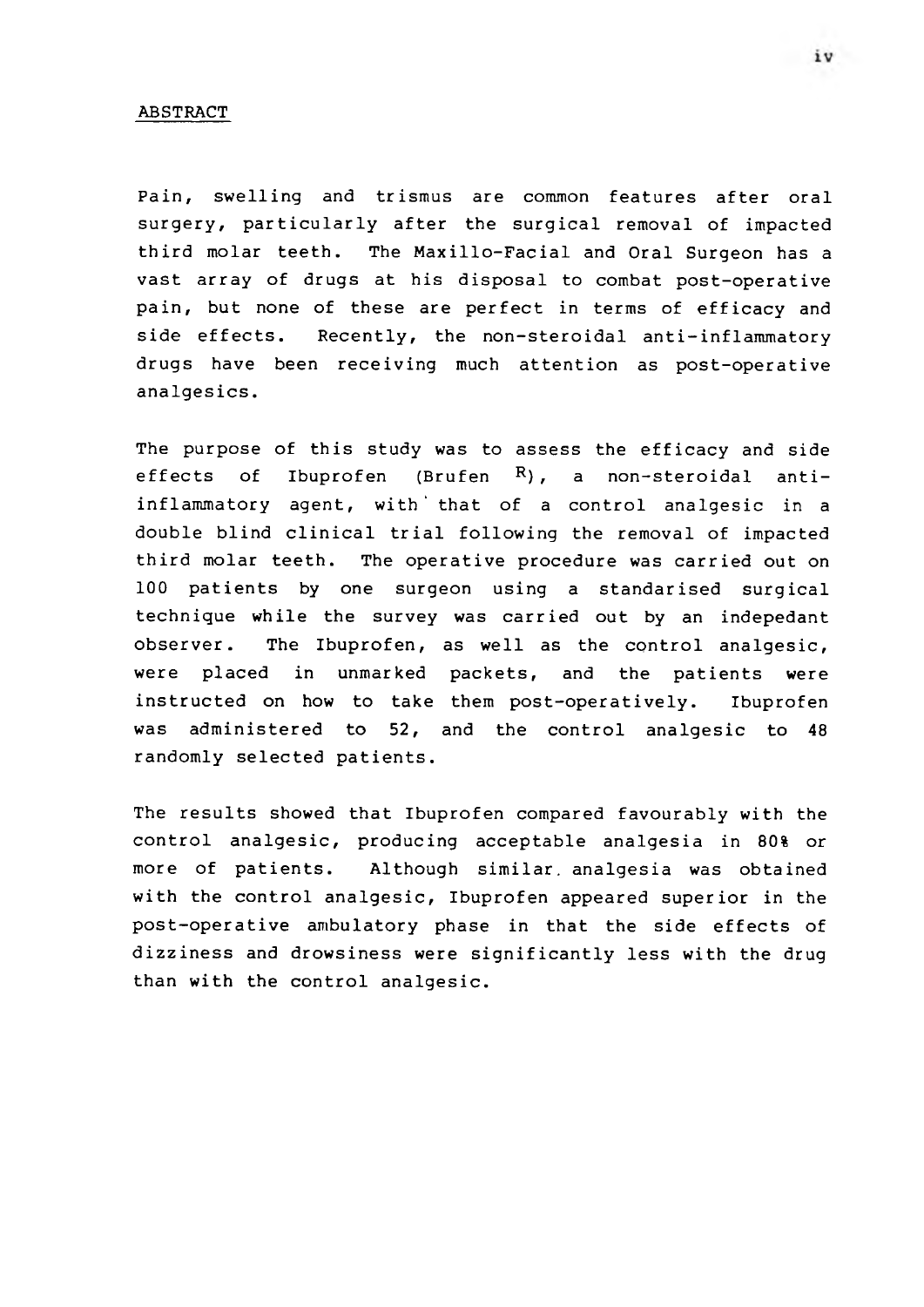#### **ACKNOWLEDGEMENTS**

I wish to express my thanks to my supervisors, Prof. J.F. Lownie and Prof. P.E. Cleaton-Jones, for their guidance and encouragement in the preparation of this dissertation.

My sincerest thanks also to Dr. S.J. Butz who was responsible for undertaking all the surgery on patients used in this study.

I would also like to express my thanks to the Boots Company for providing the Brufen $R$  tablets.

I am indebted to Mrs. J. Bischoff for typing the manuscript, to the staff of the Medical Research Council/University of the Witwatersrand Dental Research Institute, for their technical and statistical assistance, and to my brother Paul for his advice on statistics.

Finally, I would like to thank my wife Russel, my children Christine and Dennis, and my parents for their help and encouragement during the preparation of this dissertation.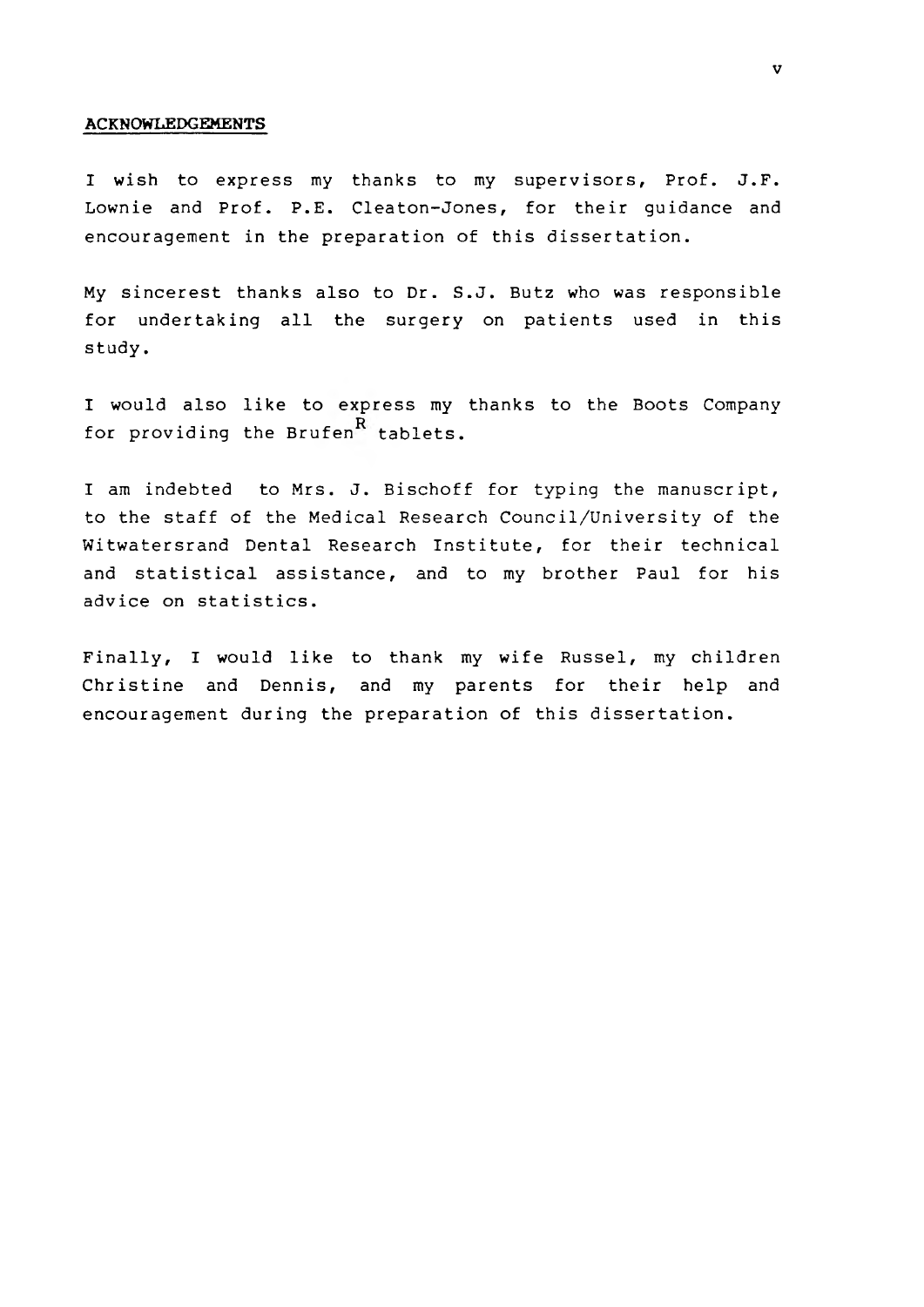| DECLARATION             |                |                                                        |                      | ii.             |
|-------------------------|----------------|--------------------------------------------------------|----------------------|-----------------|
| DEDICATION              |                |                                                        |                      | iii             |
| <b>ABSTRACT</b>         |                |                                                        |                      | iv              |
| <b>ACKNOWLEDGEMENTS</b> |                |                                                        |                      | $\mathbf v$     |
| TABLE OF CONTENTS       |                |                                                        |                      | vi              |
| LIST OF TABLES          |                |                                                        |                      | viii            |
| CHAPTER 1               |                | - INTRODUCTION<br>$\ddotsc$                            |                      | $\mathbf{1}$    |
|                         |                | 1.1 Historical Background                              |                      | $\mathbf{1}$    |
|                         |                | 1.2 Review of the Literature                           |                      | 1               |
|                         |                | 1.2.1 Non-steroidal Anti-inflamatory Agents            |                      | 4               |
|                         |                | 1.2.2 Ibuprofen (Brufen <sup>R</sup> ) as an analgesic |                      | 5               |
|                         |                | 1.2.2.1 Pharmacology and Metabolism of Ibuprofen       |                      | 7               |
|                         |                | 1.3 Aims of this Study                                 |                      | 14              |
| CHAPTER 2               |                | - MATERIALS AND METHODS                                |                      | 15              |
|                         |                | 2.1 Source of the Material                             |                      | 15              |
|                         |                | 2.2 Experimental design                                |                      | 15              |
|                         |                | 2.3 Selection of patients                              | $\ddot{\phantom{a}}$ | 16              |
|                         |                | 2.4 Anaesthetic and Operative Technique                |                      | 16              |
|                         |                | 2.5 Administration of Drugs                            |                      | 17              |
|                         | 2.6            | Recording of Data                                      |                      | 17              |
|                         |                | 2.7 Data Processing                                    |                      | 17              |
|                         |                | Appendix to Chapter 3                                  |                      |                 |
|                         | $\mathsf{a}$ . | Patient Questionnaire                                  |                      | 18              |
|                         | b.             | Computer Form Page 1                                   |                      | 19              |
|                         | $\mathbf{c}$ . | Computer Form Page 2                                   |                      | 20              |
| CHAPTER 3               |                | - RESULTS AND DISCUSSION                               |                      | 21              |
|                         |                | 3.1 Age distribution of Patients                       |                      | 21              |
|                         |                | 3.2 Sex distribution of Patients                       |                      | 22              |
|                         |                | 3.3 Site of extraction                                 |                      | 22              |
|                         | 3.4            | Number of teeth extracted                              |                      | 23              |
|                         | 3.5            | Choice of antibiotic used                              |                      | 23              |
|                         | 3.6            | Amount of analgesic prescribed                         |                      | 24              |
|                         |                | 3.7 Time of onset of pain relief                       |                      | 25              |
|                         | 3.8            | Duration period of pain relief                         |                      | 26              |
|                         | 3.9            | Depth of analgesia                                     |                      | 27              |
|                         |                | 3.10 Length of time drug taken.                        |                      | 27              |
|                         |                | 3.11 Effect on jaw function                            |                      | 28              |
|                         |                | 3.12 Side effects                                      |                      | 29              |
|                         |                | 3.13 Pain rating                                       |                      | 30              |
| CHAPTER 4               |                | - CONCLUSION                                           |                      | 32 <sub>2</sub> |
| <b>REFERENCES</b>       |                |                                                        |                      | 34              |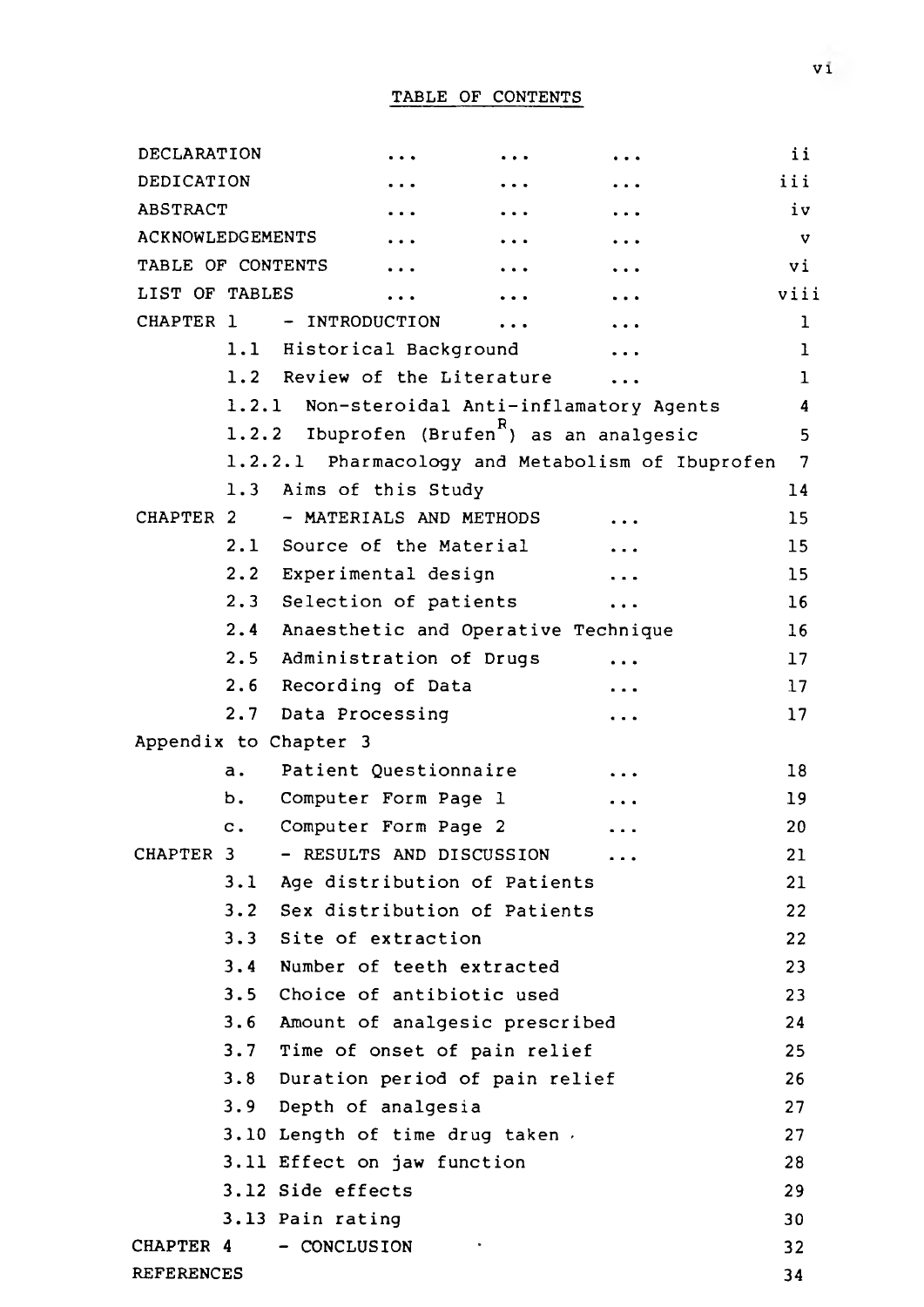# LIST OF TABLES

| TABLE 1.1 | - Classification of Analgesics in use at the<br>present time. 2                                                                                                                                             |
|-----------|-------------------------------------------------------------------------------------------------------------------------------------------------------------------------------------------------------------|
|           | TABLE 3.1 - Frequency distribution of post-operative<br>analgesics by age (in decades). 21                                                                                                                  |
| TABLE 3.2 | - Frequency distribution of the number of teeth<br>extracted by the post-operative analgesic                                                                                                                |
| TABLE 3.3 | - Frequency distribution of antibiotics used by<br>post-operative analgesic given. 23                                                                                                                       |
| TABLE 3.4 | - Frequency distribution of the<br>of<br>amount<br>analgesic prescribed by the type of analgesic<br>given.<br>24<br>$\mathbf{a}$ and $\mathbf{a}$ and $\mathbf{a}$ and $\mathbf{a}$<br><u>and developed</u> |
| TABLE 3.5 | - Frequency distribution of time of onset of<br>analgesia by type of analgesic given. 25                                                                                                                    |
| TABLE 3.6 | - Frequency distribution of duration of pain<br>relief by type of analgesic given. 26                                                                                                                       |
| TABLE 3.7 | - Frequency distribution of depth of analgesia by<br>type of analgesic given.<br>. 27                                                                                                                       |
|           | TABLE 3.8 - Frequency distribution of the length of time<br>the analgesics were taken by the type of<br>analgesic given. 27                                                                                 |
| TABLE 3.9 | - Frequency distribution of Mandibular function<br>by type of analgesic given. $\cdots$ 28                                                                                                                  |
|           | TABLE 3.10 - Frequency distribution of overall side effects<br>by type of analgesic given. $\cdots$ 29                                                                                                      |
|           | TABLE 3.11 - Frequency of distribution of specific side<br>effects by type of analgesic given. 29                                                                                                           |
|           | TABLE 3.12 $\div$ Frequency distribution of the pain rating by<br>the type of analgesic given. 30                                                                                                           |

vii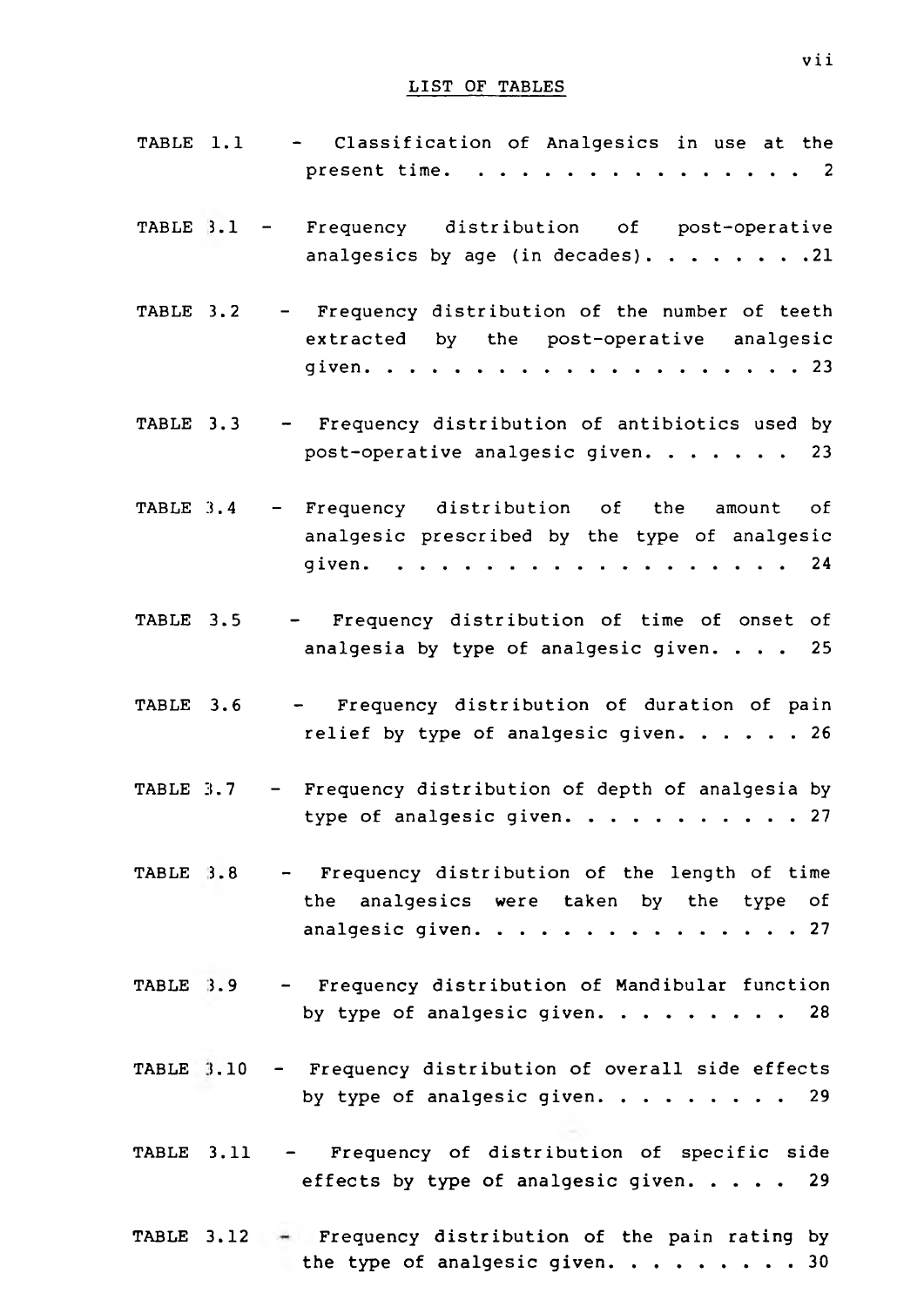# **CHAPTER 1 INTRODUCTION**

#### **1.1 HISTORICAL BACKGROUND**

One of the first drugs used by man to alleviate pain was Opium. This is a crude mixture of related alkaloids derived from the dried poppy seed (Papaver somniferum) and has been known to medicine since the times of the ancient Egyptians (Wilkin and Davidson 1979). It was also used extensively by the ancient Chinese. Purification of the alkaloids yielded the narcotic group of analgesics, and a number of synthetic drugs of this type are still manufactured at present. (Wilkin and Davidson 1979). Some of the better known narcotic analgesics in use at the present time are Morphine, Methyl Morphine (Codeine), Papavaretum (Omnopon), and Meperidine (Pethidine).

A historical review also reveals that willow bark, which contains Salicin, was used to treat fever in the 18th Century. It was used "because willow trees and agues occurred in marshy places, and according to the 'Doctrine of Signatures', where a disease was found, so there would be a remedy nearby" (Laurence 1973).

During the latter half of the 19th Century Sodium Salicylate and Acetylsalacylic acid (Aspirin) were introduced to medicine (Laurence 1973). The British are now known to consume about 2 million kg. of Aspirin annually (Laurence 1973).

Today there is a vast array of analgesics available, but the search still goes to manufacture drugs with greater efficacy, but with fewer side effects.

#### **1.2 REVIEW OF THE LITERATURE**

Oral surgery, and particularly the surgical removal of impacted third molar teeth, is generally accompanied by pain and discomfort due to post-operative swelling and trismus. The Maxillo-Facial and Oral Surgeon frequently prescribes an analgesic or analgesic combination for the post-operative relief of pain. (Forbes et al, 1981).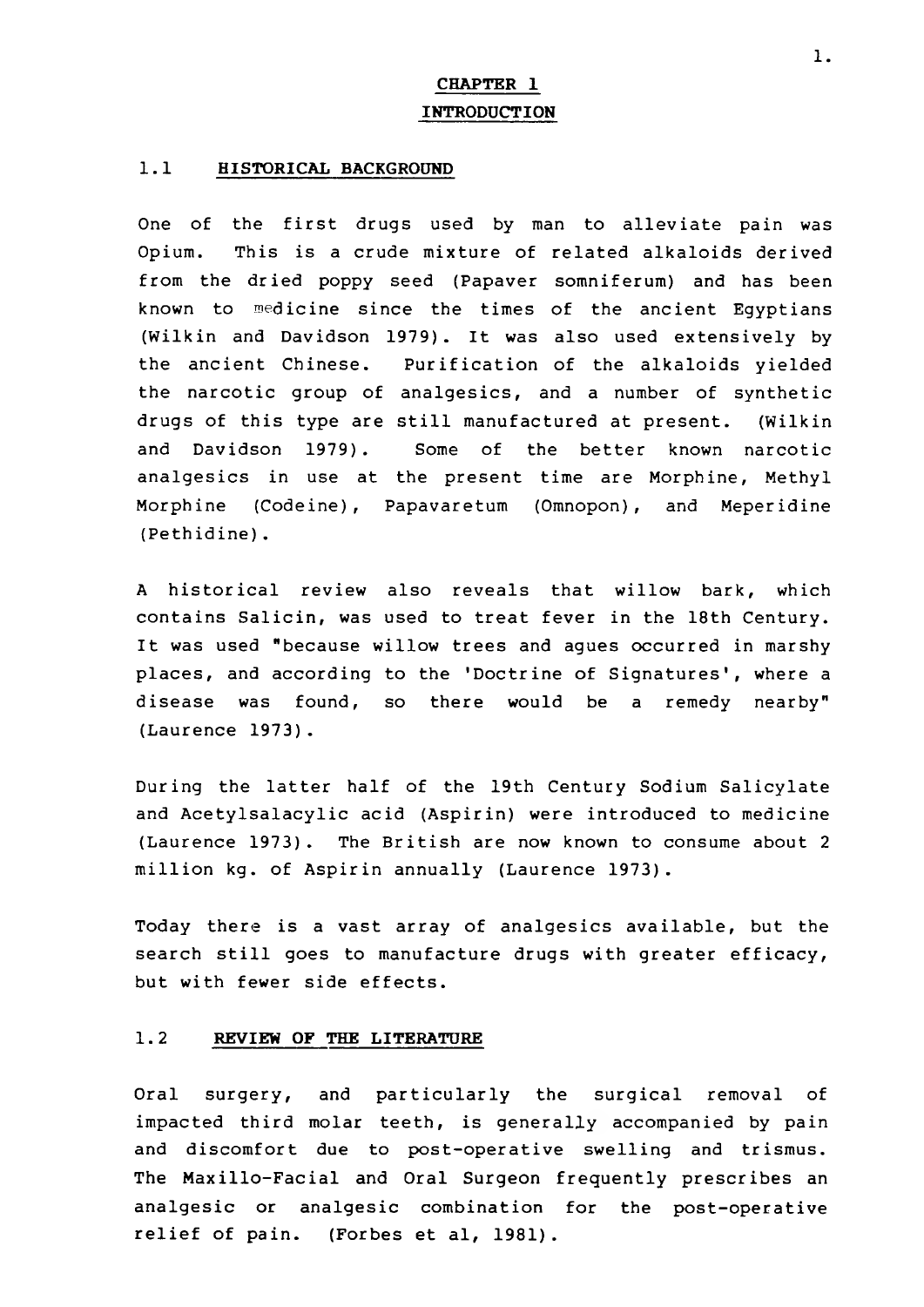A classification of common analgesics which may be used in Oral Surgery is shown in Table 1.1

#### Table 1.1

### Classification of Analgesics in use at the present time

#### 1. Narcotic Analgesics

- eg. Papaveretum (Omnopon), Meperidine (Pethidine).
- 2. Non-narcotic Analgesics
	- a. Salicylates eg. Acetylsalicylic Acid (Aspirin)
	- b. Aniline derivities eg. Acetophenetidin (Phenacetin), Acetaminophen (Paracetamol).
- 3. Non-steroidal anti-inflamatory agents
	- eg. 1. Ibuprofen (Brufen)
		- 2. Phenylbutazone (Butazolidin)
		- 3. Indomethacin (Indocid)
		- 4. Oxyphenbutazone (Tanderil)
- NOTE: As far as possible in this paper, generic names of drugs will be used in preference to Trade Names.

These drugs are well known and frequently prescribed but none are free from unwanted side effects. Laurence (1973) notes some of the side effects of narcotic analgesics as:

- (i) Drug dependance.
- (ii) The withdrawal syndrome.
- (iii) Respiratory despression from overdose.
- (iv) Depression of the cough reflex.
- (v) Responsible for inducing hypotension.
- (vi) Constipation.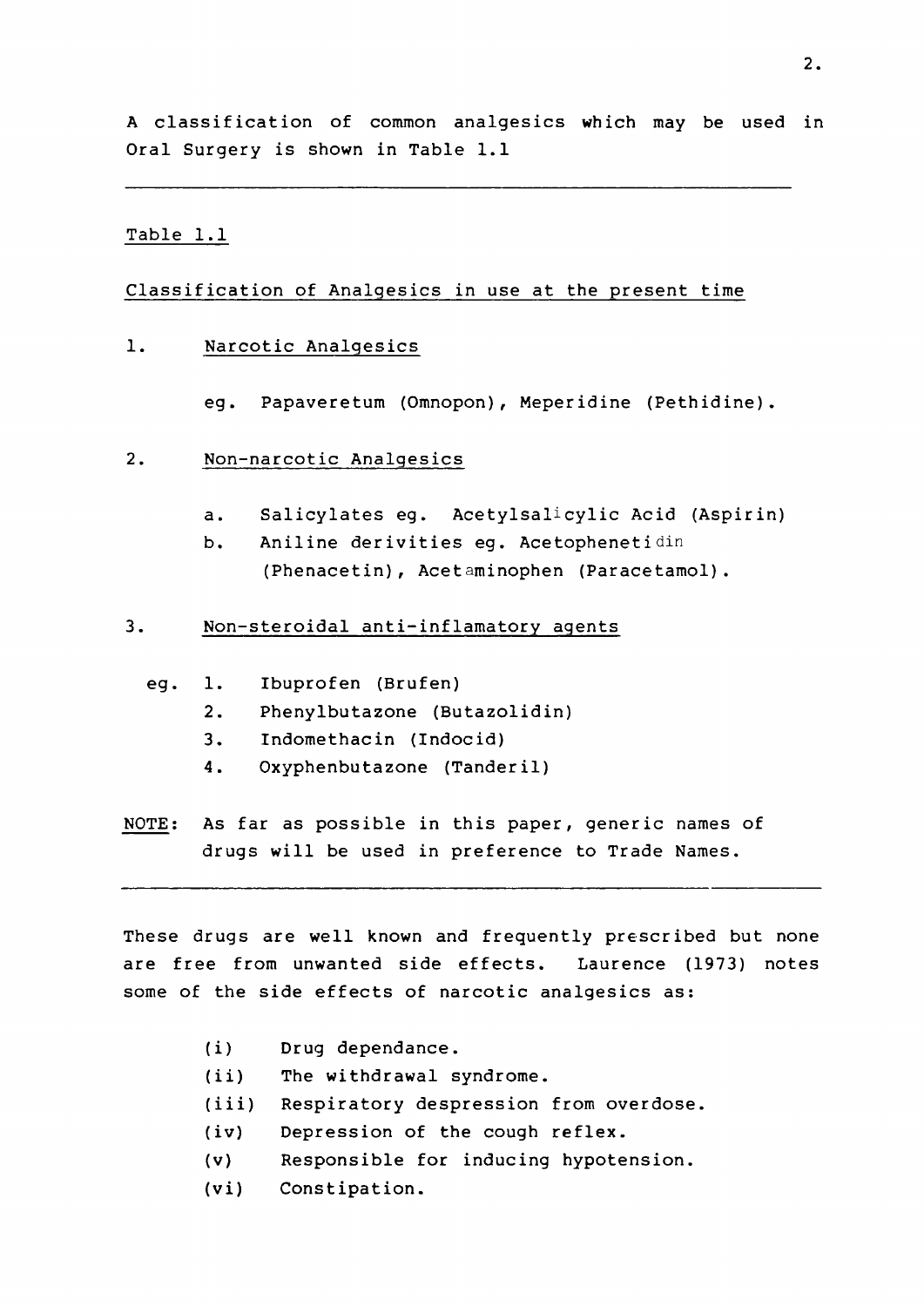Of the non-narcotic analgesics, Acetophenetidin (Phenacetin) is well known for its role in the causation of analgesic nephropathy.

Najjar and Newark (1977) have described the harmful effects of Acetylsalicylie acid (Aspirin) in some detail. The tissues affected by Aspirin include the gastro-intestinal tract, the renal system, the auditory system, the blood and coagulation systems and certain homeostatic mechanisms.

They describe the effects on the gastro-intestinal tract as varying from epigastric discomfort to frank bleeding, depending on the susceptibility of the individual, dosage, the duration of intake, and contents of the stomach. Gastritis may be observed after oral and even after intra-venous administration. The irritation is initiated by the release of histamine, resulting in stimulation of the gastric mucosa, which further results in the release of hydrochloric acid.

These authors further report that Aspirin compounds containing Acetophenetidin can lead to renal damage, (eg. necrotising papillitis or acute necrosis of renal papillae).

Relatively low doses of salicylates may also inhibit the response of platelets to adenosine-di-phosphate, causing a decrease in coagulability, and chronic use may lead to **thrombocytopenia** or even pancytopenia. (Najjar and Newark, 1977) .

These workers have also reported that Aspirin has been known to cause hypersensitization of the respiratory centre to carbon dioxide leading to an increase in circulating carbonic acid, thus lowering the pH of the plasma. In addition to this, the use of Aspirin for the control of fever is not completely safe as high doses of salicylates can cause hyperthermia, especially in children.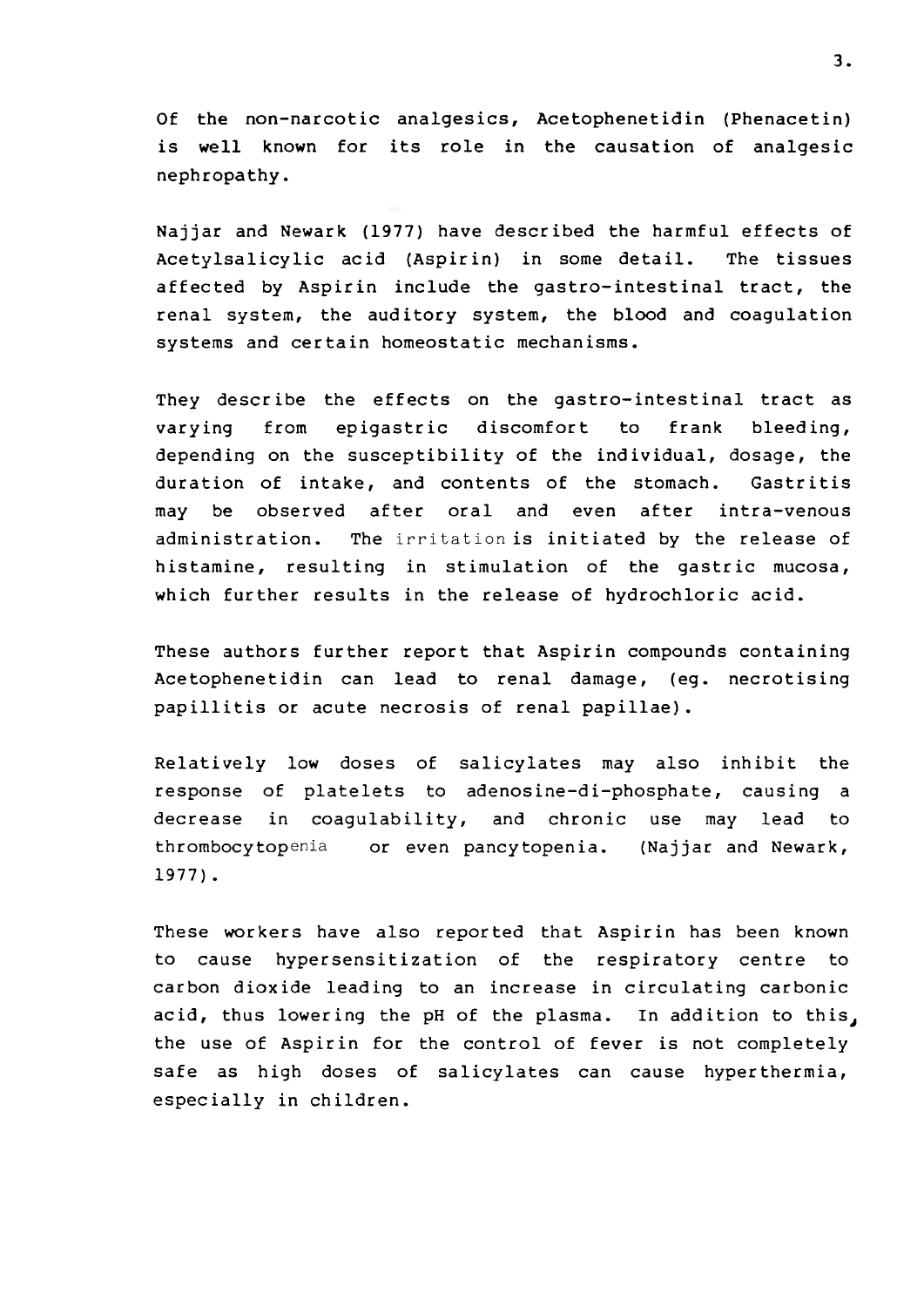#### **1.2.1 Won-steroidal Anti-inflammatory Agents**

In recent times the non-steriodal anti-inflammatory agents have been receiving much attention as short term analgesics after surgery. The majority of these drugs have antiinflammatory, analgesic and antipyretic properties and many have been considered particularly good in reducing pain in the post-operative phase, probably by reducing inflammation and by inhibiting the chemicals of the inflammatory process, mainly prostaglandins. (Laurence 1973). It is also thought that by reducing the inflammatory process, improved tissue viability can be maintained in inflamed tissues.

Petersen (1975) tested the analgesic and anti-inflammatory effects of Indomethacin following third molar tooth removal. His study comprised fifty patients who were each to have one mandibular third molar tooth removed. The patients were divided into two groups: one group received Indomethacin post operatively and the other group an unspecified placebo. This study demonstrated Indomethacin to be a significantly better analgesic than the placebo,and furthermore seemed to reduce postoperative trismus. In this study 28% of patients taking the Indomethacin complained of side effects. These included dizziness, headache, nausea and/or gastric upset.

Breytenbach (1976) compared the effects of Oxphenbutazone, Chymoral (proteolytic enzymes), and an unspecified placebo in the control of swelling, trismus, and pain after the removal of impacted third molar teeth. He found that Oxphenbutazone significantly improved pain, discomfort, wound appearance, and oedema when compared to the placebo and Chymoral when measured subjectively on "point scales". Oxyphenbutazone was also significantly superior to Chymoral and the placebo in improving intermaxillary opening. The side effects encountered were all mild and transient in nature. These were unspecified, but thought by the operator to be mainly related to the operation.

**4.**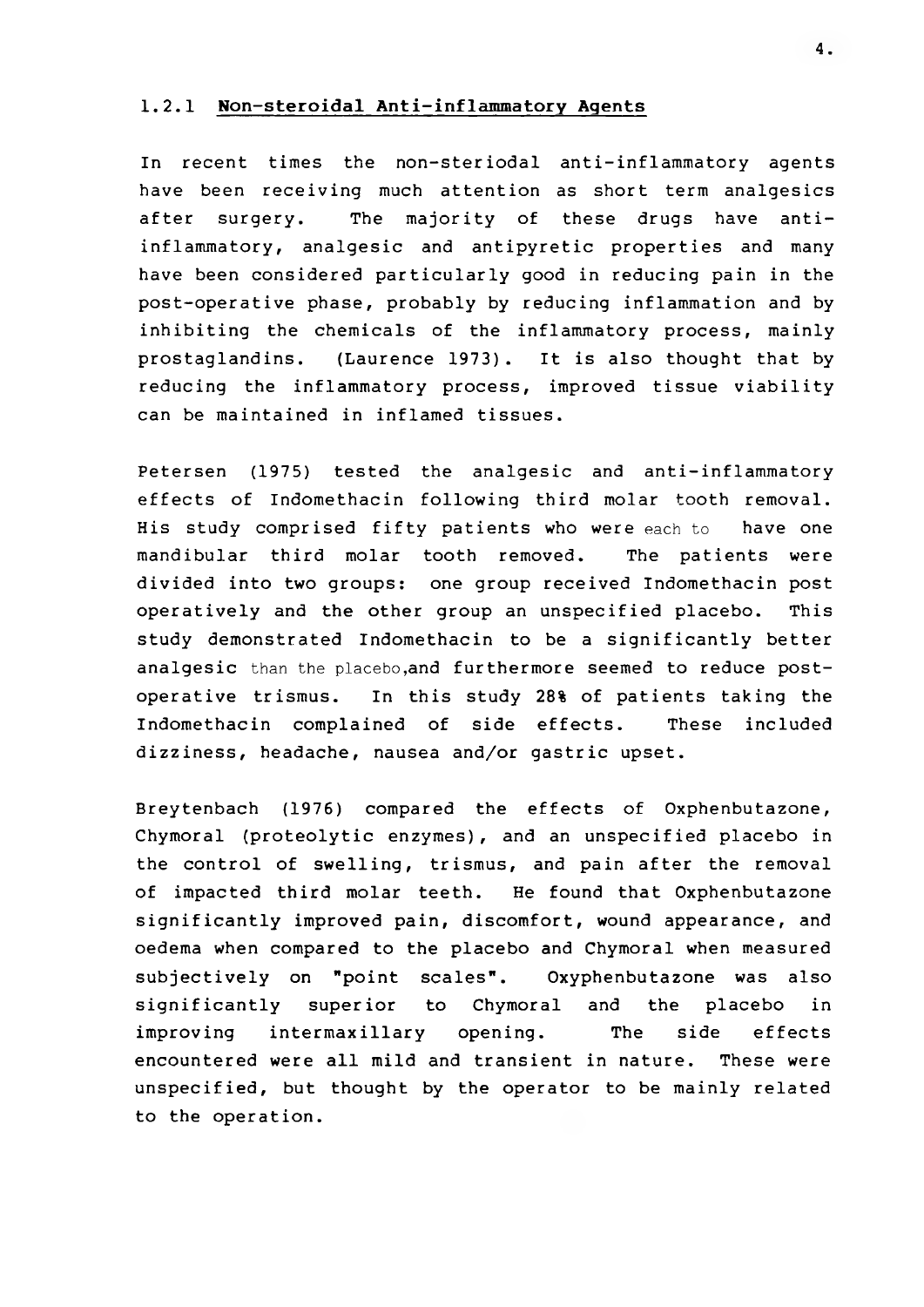Album, Olsen and Lokken (1977) compared the effects of Oxyphenbutazone and a placebo in 24 patients who underwent the surgical removal of third molar teeth on opposite sides of the jaws at successive operations. After the first procedure, the patients were given either Oxyphenbutazone or an unspecified placebo and after the following procedure 2 weeks later the opposite drug was given. The analgesic effect of the Oxyphenbutazone was found to be adequate, but these workers found that it did not reduce swelling significantly in all patients. Side effects of the drug however were minimal.

# **1.2.2 Ibuprofen (Brufen ) as an analgesic**

Lokken et al (1975) studied the efficacy of Ibuprofen following the removal of third molar teeth. Their study comprised 24 healthy patients who had two separate operations for the removal of an impacted third molar tooth from either left or right side in the lower jaw. These patients were given Ibuprofen (400mg. three times daily) or an unspecified placebo for 5 days, commencing the day prior to surgery. The drugs were reversed at the second operation, carried out approximately 26 days later. A number of measurements were made, including swelling, trismus and pain. The measurements for swelling were made with a mechanical device developed for the study. For each patient a bite block was made at the first pre-operative visit using a thermo-plastic impression of the patients dentition in occlusion. This was then fixed to a face bow with 8 adjustable plastic screws on each side. Each time the patient bit into the bite block the face bow became fixed in the same position. The plastic screws could then be adjusted to touch the skin. Measurement of the remaining length of the screws outside the holding plate would give exact values, which could easily be related to the degree of swelling. Mouth opening was measured with a Vernier Gauge.

These authors noted that the Ibuprofen significantly reduced pain on the day of operation, and also reduced trismus. The patients expressed their preference for Ibuprofen in the postoperative phase, and swelling was also somewhat reduced postoperatively although not immediately after surgery.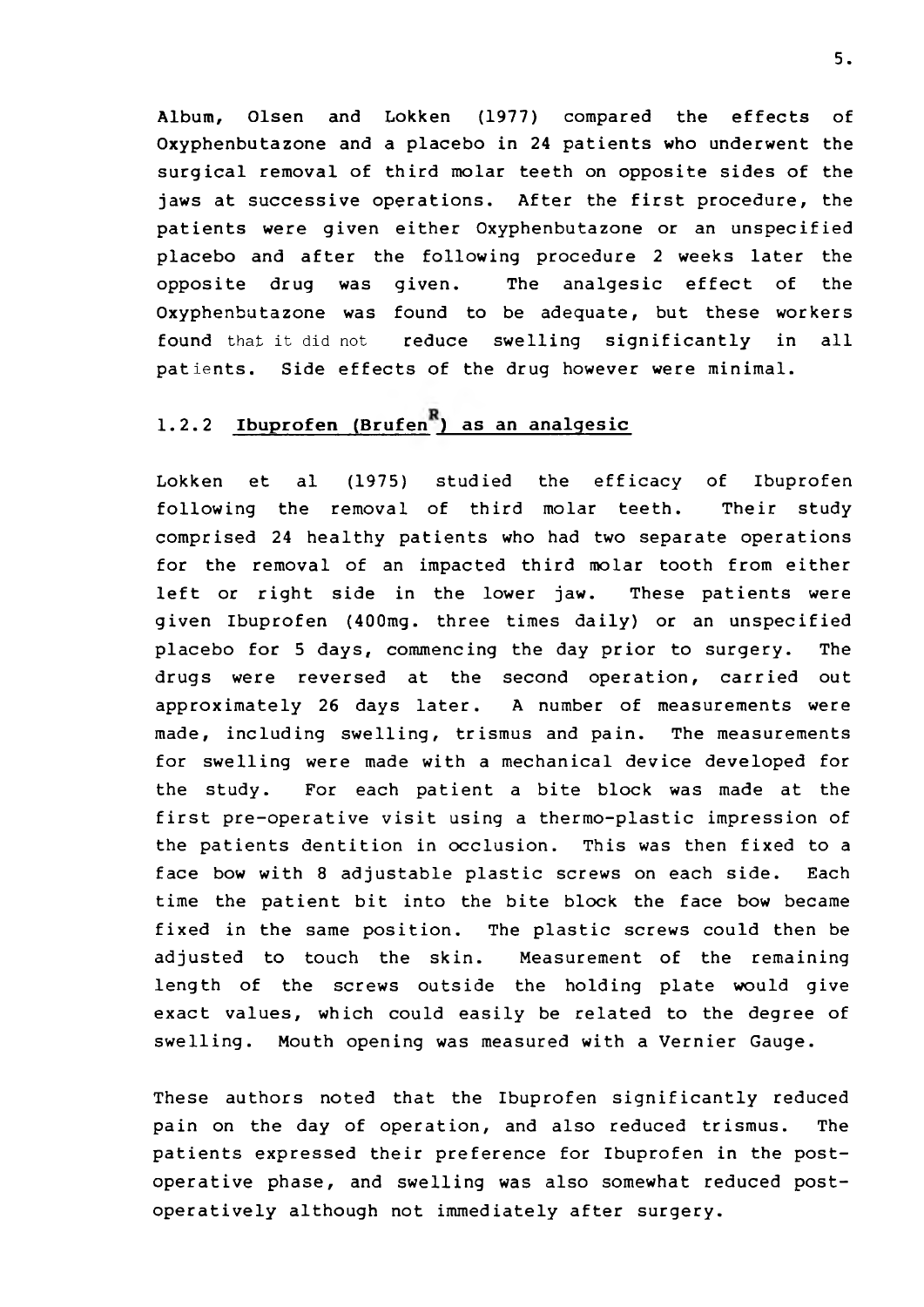The drug was well tolerated and subjective assessments indicated that neither wound healing nor bleeding during or after the operation was affected by the drug.

Muckle (1975) undertook a double blind trial on 22 professional footballers to compare the effectiveness of 1200 mg, Ibuprofen and 3,0 g Aspirin daily in the treatment of soft tissue injuries. The duration and severity of pain were significantly reduced in those patients to whom Ibuprofen had been administered, compared to those to whom Aspirin had been administered.

The time between injury and the players returning to training or match play was reduced. Muckle (1975) also stressed that the reduction in pain due to the Ibuprofen has a practical value because it allows an earlier application of remedial therapy and helps to combat muscle atrophy.

Cooper, Needle and Kruger (1977) attempted to evaluate the efficacy of Ibuprofen for the relief of dental pain. They compared the efficacy of Aspirin, Ibuprofen and placebo after the removal of third molar teeth. A minimum of 37 patients in each of five treatment groups were assessed for pain relief after the surgical removal of impacted third molar teeth under local anaesthesia. Usually the mandibular tooth, or the mandibular and maxillary teeth on one side were removed at one visit.

The results of this study showed that Ibuprofen 400 mg. was the most effective drug, followed by Ibuprofen 200 mg., Aspirin 650 mg., Aspirin 325 mg., and lastly the unspecified placebo. There was no significant difference in the side effects of these drugs. In summary these workers note that considering the cause of most types of dental pain it is not unreasonable to expect peripherally acting analgesics, such as Aspirin to be especially effective. However, there is no single peripherally acting drug or combination of such drugs that has sufficient efficacy to consistently relieve moderate or severe post-operative pain, so the usefulness of this class of analgesic has been limited.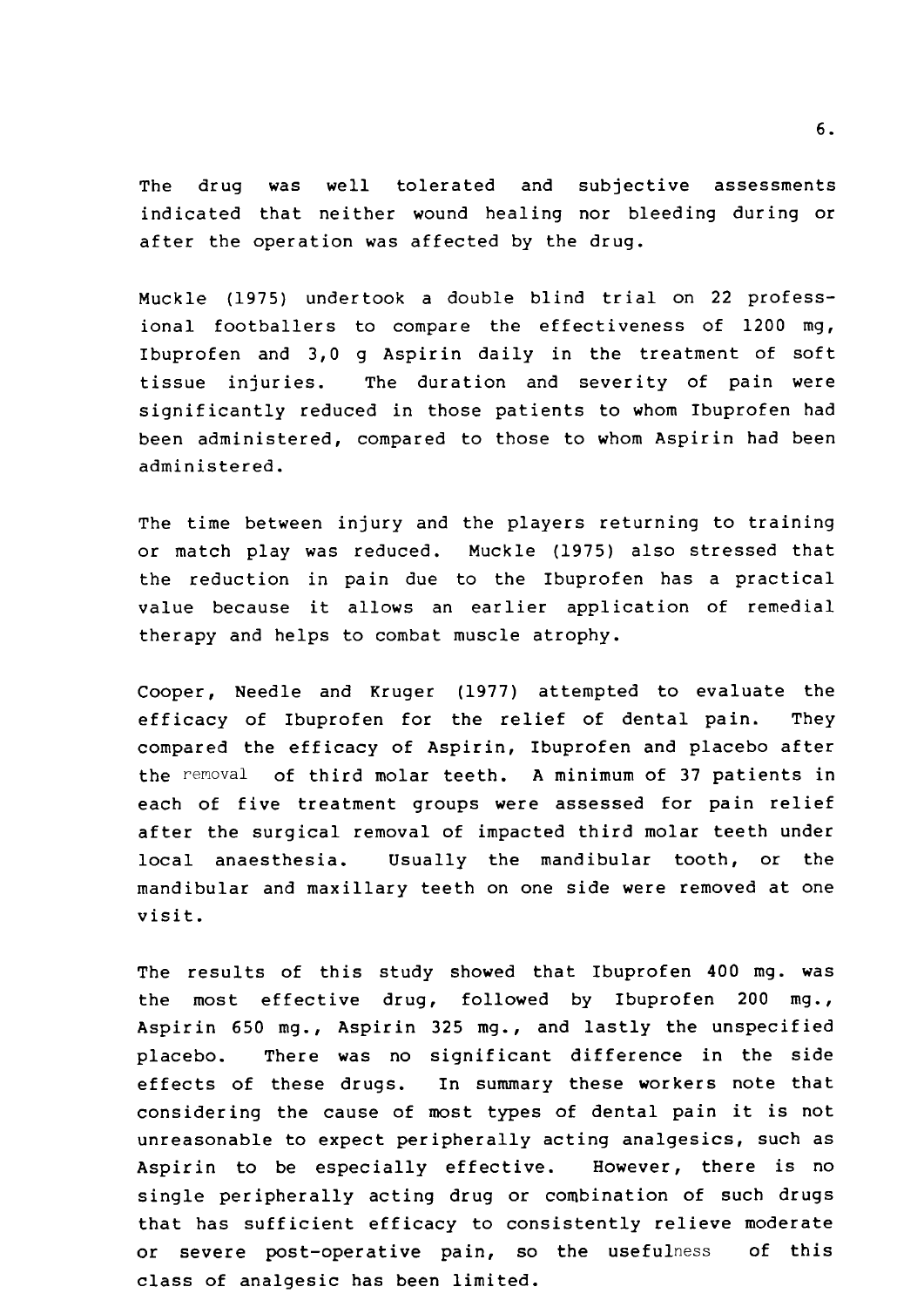To enhance efficacy of the peripherally acting analgesics, they are commonly combined with centrally acting analgesics such as Methyl Morphine (Codeine)(Cooper et al, 1977). These authors suggested that for relief of dental pain, the peripherally acting analgesics provided the most analgesia, whereas the centrally acting drugs provided a relatively small additive effect. In addition, there was a notable increase in the incidence of side effects as the dosage of the centrally acting drug was increased. Cooper et al (1977) were the first to show that any other peripherally acting analgesic i.e. Ibuprofen, was significantly more effective than Aspirin. Their results showed that Ibuprofen was not only more potent than Aspirin but had greater efficacy without any notable increase in adverse effects. They concluded by stating that a comparison of Ibuprofen to a combination analgesic, eg. Aspirin and Methyl Morphine (Codeine) would seem an appropriate next step.

Dionne and Cooper (1978) undertook a study to assess whether Ibuprofen administered pre-operatively would have any effect on post-operative pain and swelling. Seventy three patients were used in their analysis of post-operative pain following removal of impacted third molar teeth. Ibuprofen 400 mg., Aspirin 650 mg. and an unspecified placebo were the drugs used in this study and one of the drugs was given to the specific patient 30 minutes pre-operatively. The patients were then given the same drug post-operatively when the pain became moderate to severe. It was noted that patients who received Ibuprofen pre-operatively had a significantly delayed onset and decreased severity of post operative pain. The incidence of side effects was negligable.

### 1.2.2.1 Pharmacology and metabolism of Ibuprofen

Adams (1960) stated that to be clinically effective, potential non-steriodal antirheumatic compounds should possess antiinflammatory, analgesic and antipyretic properties. After carrying out laboratory tests on over 600 compounds, 4 were finally put on clinical trial. One of these was Ibuprofen.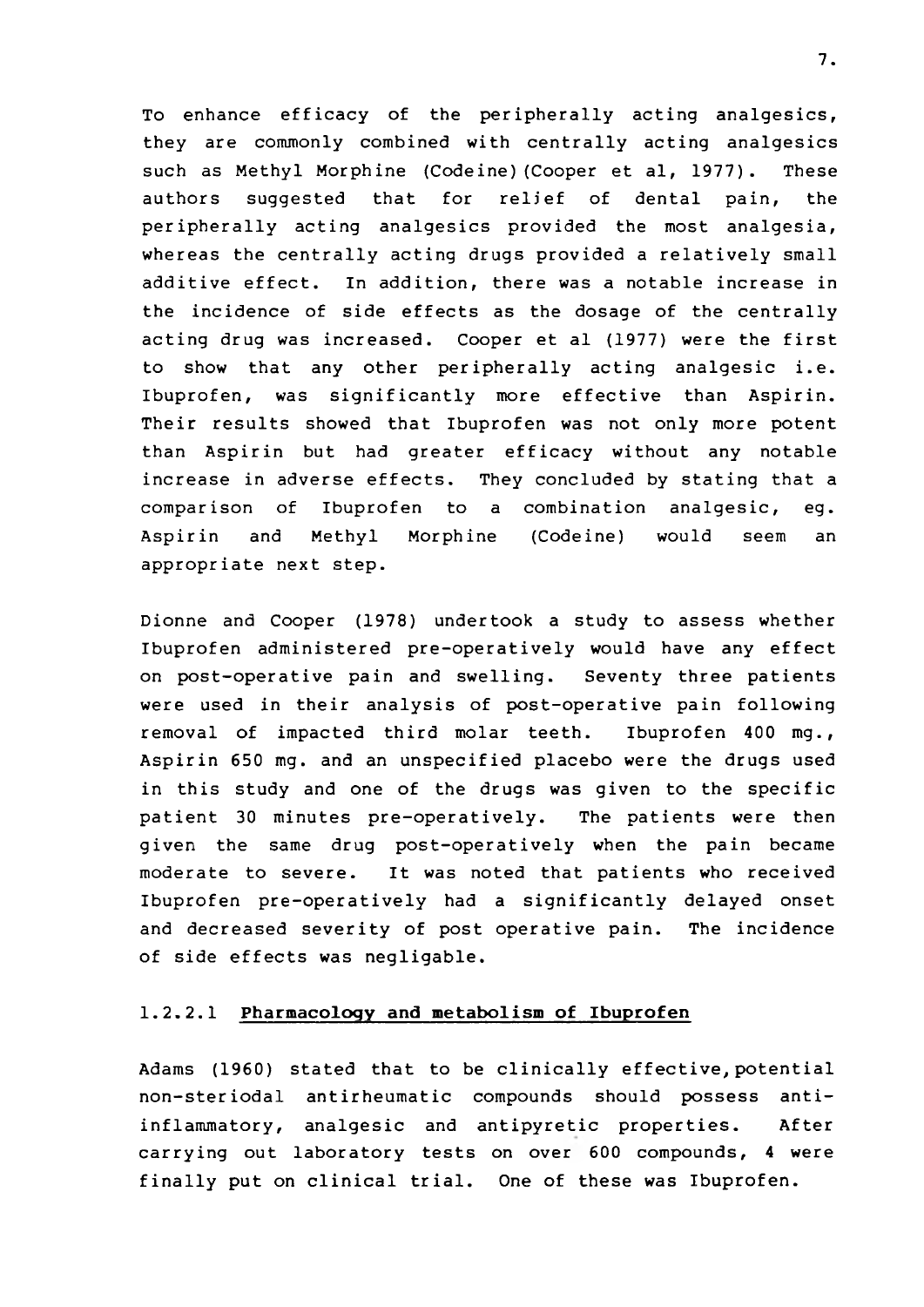The first three compounds were acetic acid derivatives (R.D. 10335, R.D. 10499 and Ibuferal) and clinical results were most disappointing. It was then decided to abandon the acetic acid derivatives, which tend to accumulate in tissues, and to proceed with the propionic acid. Ibuprofen was selected to undergo further clinical trials (Adams et al, 1970). These workers further tested the efficacy of Ibuprofen by means of a number of recognised animal tests, among them the mouse writhing test and the inflamed rat foot test. As a result of these studies they found the potency of Ibuprofen to be 16-32 times greater than that of Aspirin. They also noted that the similarity of the analgesic potencies for the mouse writhing test and inflamed rat foot test, two different analgesic technieques in two different species, suggests that the high analgesic potency is genuine and they felt that the drug was a peripheral and not a central analgesic. They also found that a dose of 200 mg. would give levels of Ibuprofen in man which would produce a significant anti-inflammatory, analgesic and anti-pyretic effect.

The pharmacology of Ibuprofen can further be discussed under the following headings:

#### (a) Mode of Action

Glenn and Bowman (1969) have shown that Ibuprofen, like the other non-steroidal agents, Aspirin, Phenylbutazone, Indomethocin, etc., inhibits various in vitro systems such as the release of lactic dehydrogenase and acid phosphates from thrombin. It also results in the aggregation of platelets and the hypotonic-hyperthermic lysis of erythrocytes. They nevertheless describe definite qualitative differences between the various non-steroidal anti-inflammatory compounds in vivo. Ibuprofen has the same spectrum of activity in terms of the balance of anti-inflammatory, analgesic and antipyretic potencies as Aspirin, whereas Phenylbutazone has weaker analgesic and antipyretic activity relative to its anti-inmflammatory properties.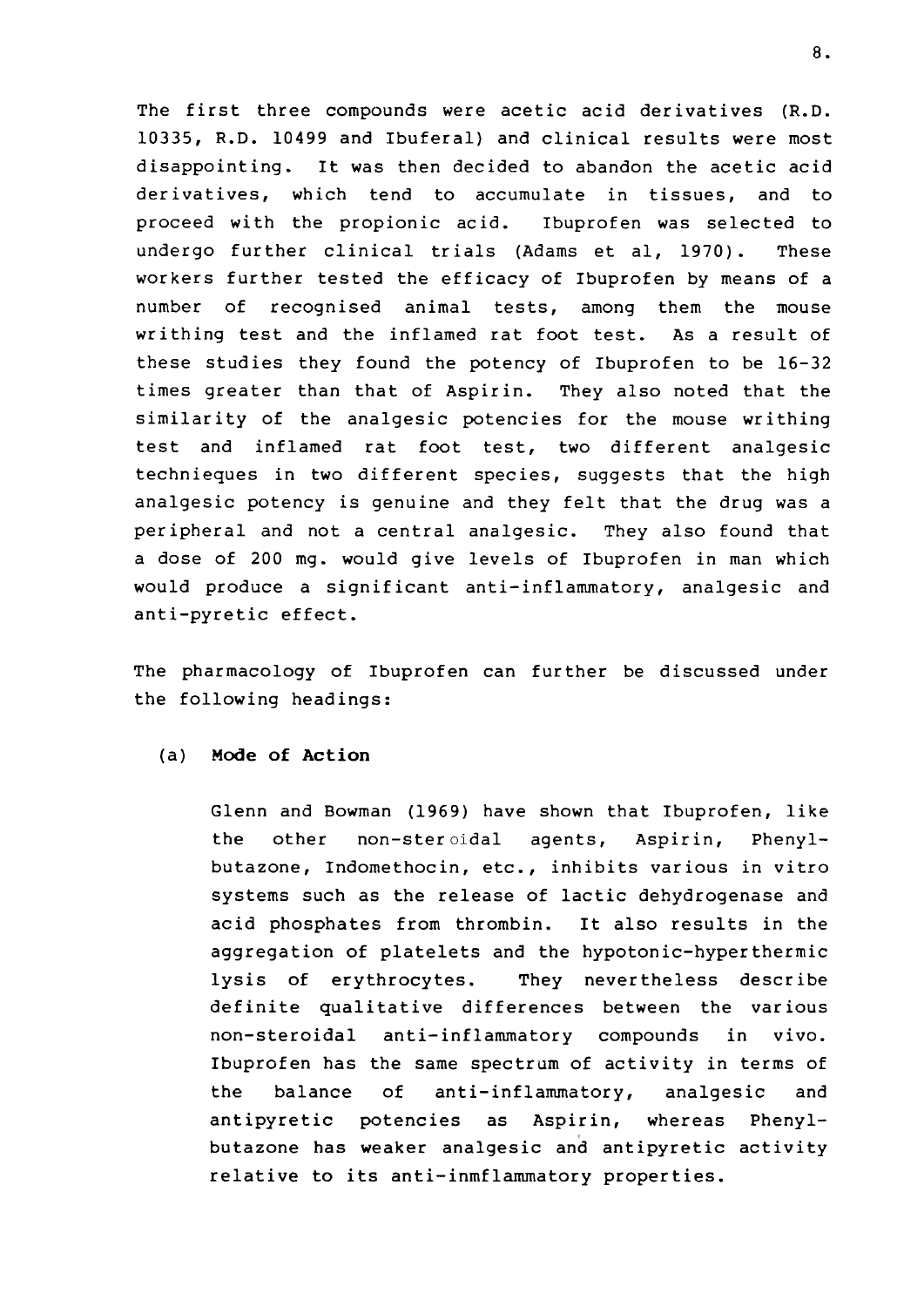In order to assess the chemical mode of action of Ibuprofen, it is important to summarize the work of Piper and Vane (1969). It is well known that pain and inflammation may be produced by certain endogenous substances eg. Kinins, SRS-A (slow reacting substance of anaphylaxis) and adenosine-tri-phosphate (A.T.P.). This reaction was thought to be antagonised by Aspirin and similar compounds (Adams et al 1970).

Piper and Vane (1969) however showed that Aspirin did not directly antagonise bradykinin and SRS-A, but rather blocked the release by bradykinin and SRS-A of another smooth muscle stimulant RCS (Rabbit aorta contracting substance), which is thought to be released at the end of a complex sequence of events. This may well be the final mediator for pain and inflammation. Adams et al (1970) stated that there is circumstantial evidence to suggest that the inhibition of RCS release may play an important role in the mode of action of Brufen/Ibuprofen.

#### (b) Absorption

Ibuprofen is well absorbed after oral administration. Absorption occurs from both the stomach and intestine, but is greater and more rapid from the intestines (Adams et al, 1969) .

The manufacturers state that an oral dose taken on an empty stomach by human volunteers produced peak serum levels after 45 minutes (Manufacturers prescribing leaflet). Absorption is slower and peak serum levels lower after meals.

### (c) Excretion

Two major metabolites have been isolated in human urine. They are (+)2-4'-(2-Hydroxy-2-Methylpropyl) Proprionic acid (Metabolite A) and (+)2-4'-(2 Cardoxypropyl) phenylpropionic acid (Metabolite B).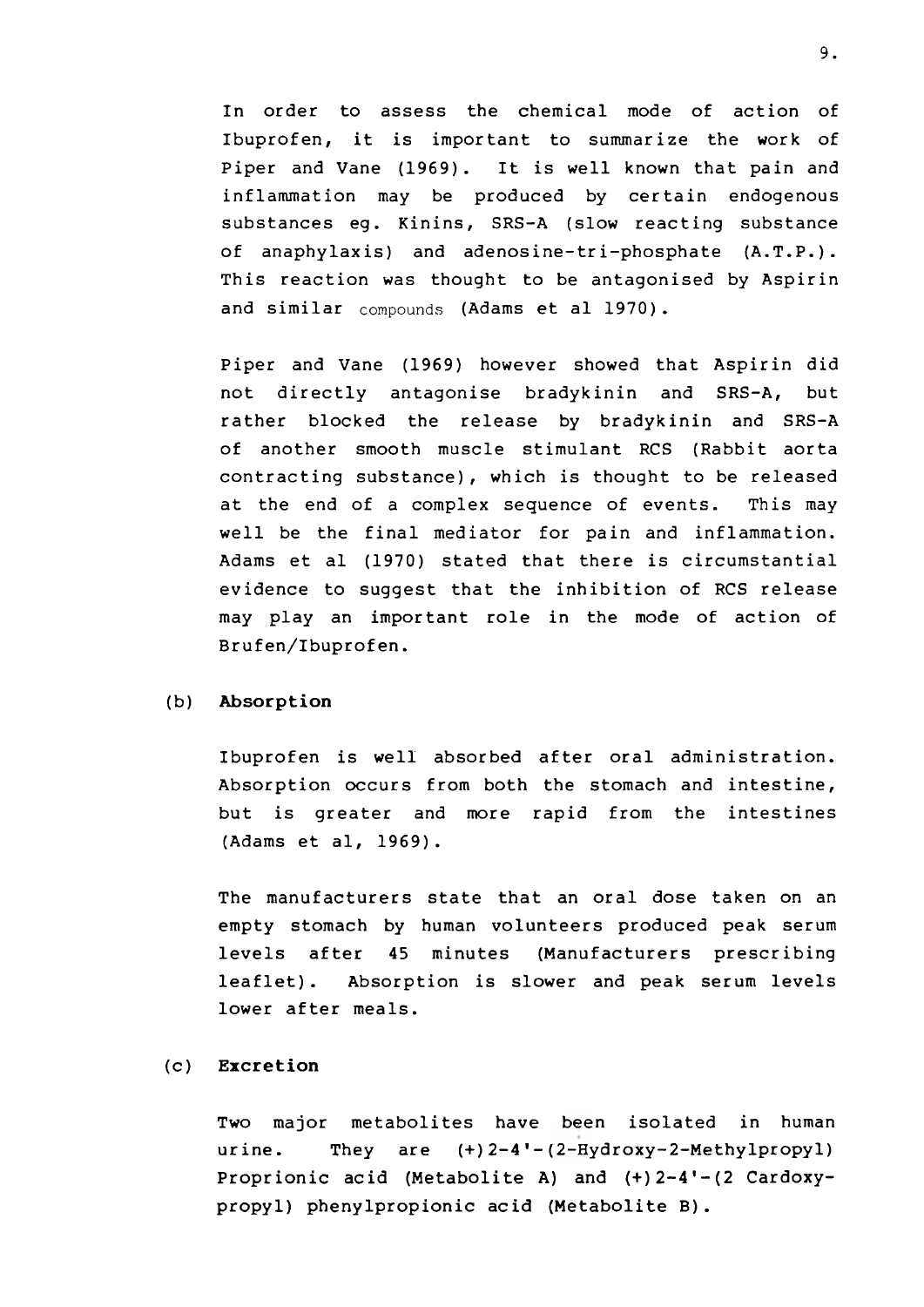The levels of both metabolites in human serum have been measured after single and repeated doses (Adams et al 1970). About 60% of the dose is excreted in the urine and the excretory products are in the form of either free or conjugated Metabolites A or B. Adams et al (1970) have stated that after multiple doses there is a tendency for metabolites to persist slightly longer than for single doses, but that all compounds have completely disappeared 24 hours after the administration of the final dose.

These results indicate that Ibuprofen is a drug with a short half life in man, and Adams and co-workers (1970) believe that this rapid excretion may well contribute to the lack of toxicity of the drug. It does however mean that many patients have found the originally recommended dose of 200 mg. 8 hourly inadequate, and that many clinicians now recommend a dosage of 400 mg. 8 hourly.

#### (d) Effect on the Liver

Adams et al (1970) state that since 1962 they have investigated the toxicity of Ibuprofen in a series of wide ranging studies. From these studies they concluded that Ibuprofen is a drug of relatively low toxicity.

Several studies were performed to determine whether Ibuprofen could induce signs of liver dysfunction and liver injury in mice, rats and dogs. Plasma glutamic pyruvic transaminase (GPT) activity was measured in mice and rats at the end of the treatment, while in dogs the plasma GPT, glutamate oxaloacetate transaminase, bilirubin and alkaline phosphatase concentrations were measured at intermediate times as well as terminally. The livers of all animals were weighed at autopsy and subjected to microscopic examination. No significant alteration in blood biochemical parameters was observed in the mouse, rat or dog.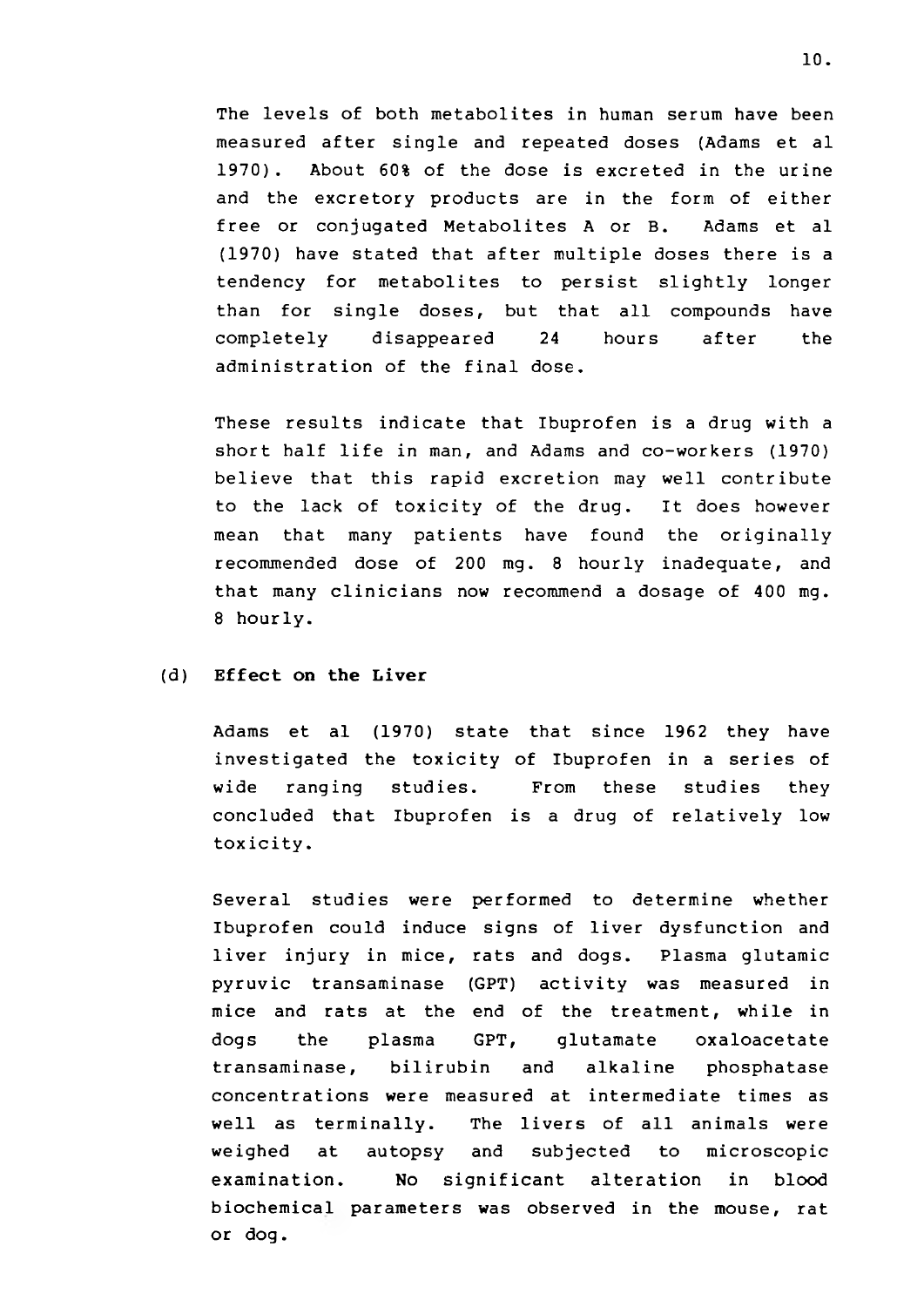The livers of mice and rats increased in weight, but not in dogs. The rat liver returned to normal weight after withdrawal of treatment. There were no histological signs of liver damage in any of the experimental animals. They further stated that liver hypertrophy in the rat and mouse is a common response to high doses of drugs. When liver enlargement is reversible and occurs in the absence of liver lesions it probably represents a functional hypertrophy increasing the work capacity of the organ. In these circumstances liver enlargement is not usually regarded as a toxic manifestation. A fairly high concentrate of drug was found in the biliary tract of the experimental animals showing that this is an important route of excretion. (Adams et al 1970).

### (e) Gastrointestinal Irritation

Gastric irritation has been a problem with all nonsteroidal anti-inflammatory agents. Adams et al (1970) demonstrated that although Ibuprofen does have ulcerogenic potential, this appears to be less marked with Ibuprofen than with most other agents. In a series of experiments on mice, rats and dogs, the dog was found to be the most susceptible to ulceration and the rat the least. In the dogs the ulcers occurred in the gastric antrum and pylorus, while in the rats they occurred in the small intestine. It is interesting to note that they also found that Ibuprofen injected intraperitoneally was equally ulcerogenic in the mouse which suggests that the stimulus for ulcer formation is systemic and not dependant on a local action of the drug. It was further observed that there was a greater susceptibility to ulceration in pregnant rats, thought possibly to be due to raised histamine production and higher levels of circulating adrenal corticosteroids.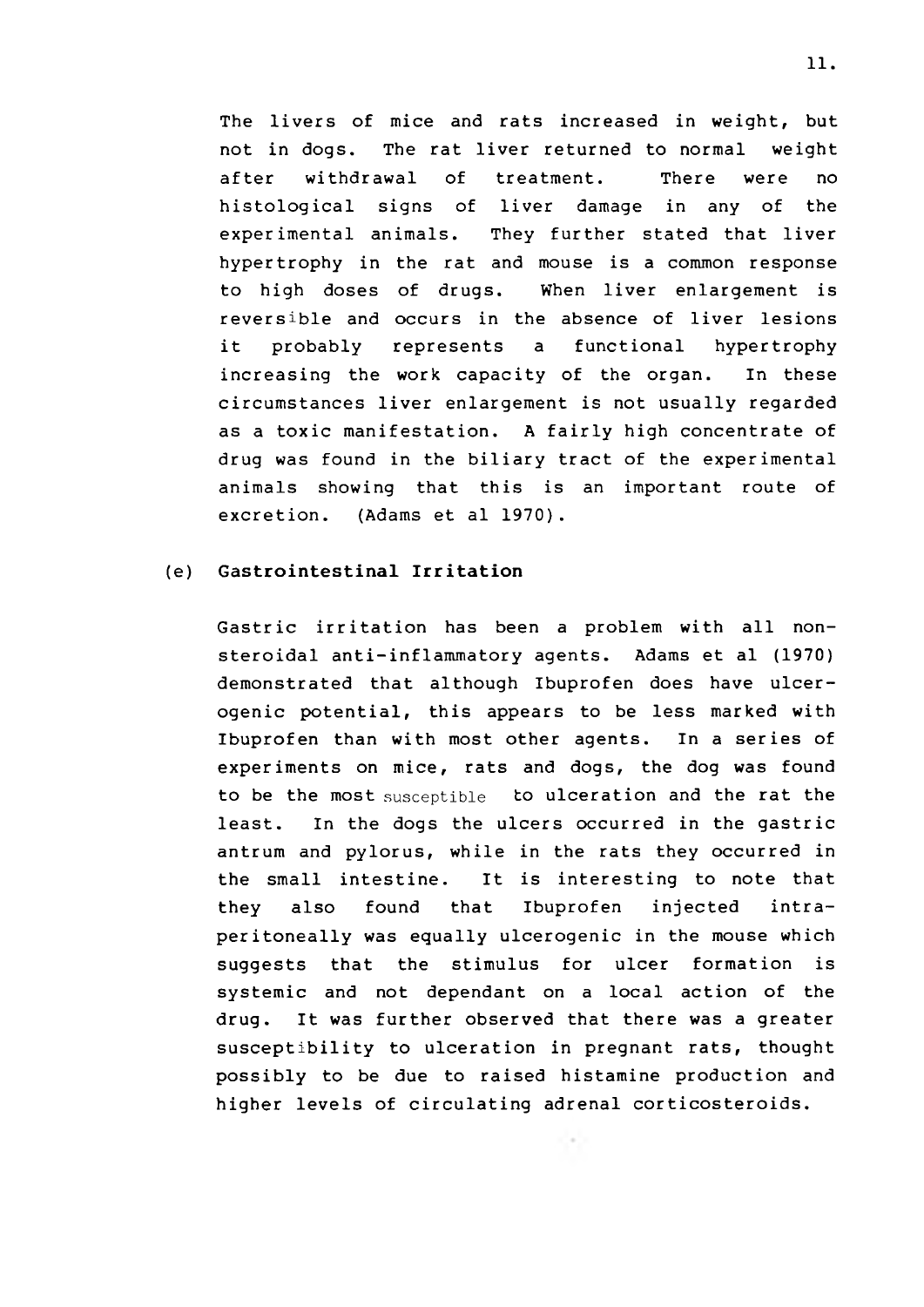Parry and Wood (1963) showed that in respect of Aspirin products, their liability to produce major gastroduodenal lesions is apparently independent of their liability to cause mucosal erosions with occult bleeding. Thompson and Anderson (1970) undertook a study on humans to determine whether Ibuprofen could cause occult bleeding from the alimentary tract similar to that noted with many Aspirin preparations. Studies of blood loss from the alimentary tract were undertaken on 18 patients. All the patients remained in hospital for the duration of the study and all were receiving analgesics for musculo-skeletal symptoms. None of the patients were suffering from any active gastrointestinal disorder. The drugs used in the study were Ibuprofen, Calcium Aspirin and Lactose. The results of this study demonstrated that, while an apparent increase in blood loss occurred during the administration of Calcium Aspirin in comparison with the blood loss noted during the administration of a placebo, there was no such increase when Ibuprofen was administered. Increasing the dosage of Ibuprofen did not lead to any increase in the amount of average daily blood loss which remained below 2ml. irrespective of dosage.

Cardoe (1970) reviewed his long term experience with Ibuprofen with special reference to gastric tolerance and found the drug to be well tolerated by the gastrointestinal tract, even in the presence of peptic ulceration. In his group of 179 patients, 42 had a history of peptic ulceration. Of these patients 34 showed excellent tolerance with no indigestion at all, 3 showed good tolerance, having mild indigestion controlled by alkalis, but not bad enough to stop treatment, and in 5 patients the result was poor, with the patients experiencing an exacerbation of ulcer symptoms. Twenty seven patients tolerated continuous therapy for at least 6 months.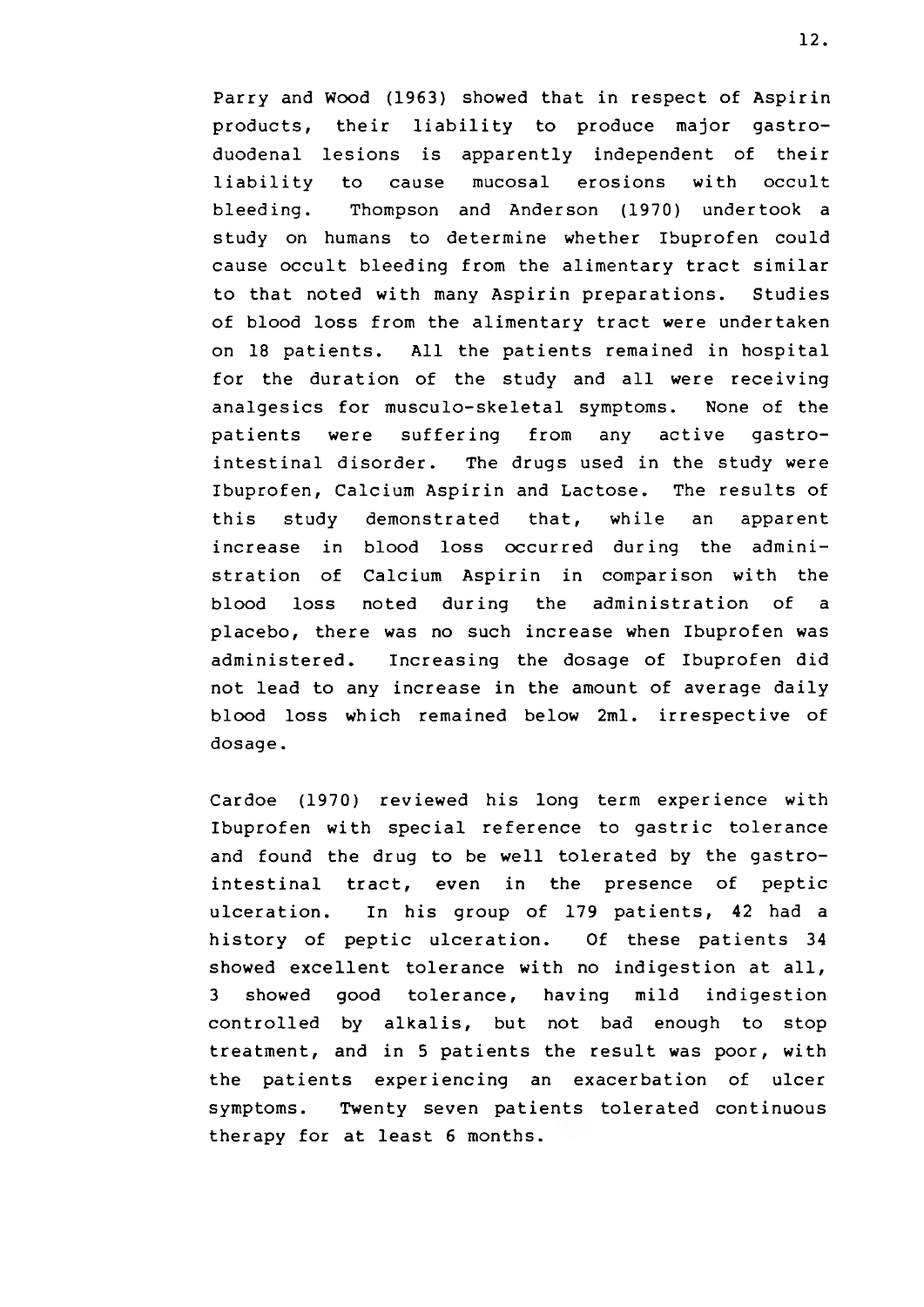Rejholec (1975) also studied long-term Ibuprofen therapy in patients with a past history of peptic ulceration. In 24 of the 30 patients studied, Ibuprofen was administered for 12 months in a dose of 600 mg. to 1200 mg. daily in divided doses. As verified by a gastro-intestinal examination, including fibroscopy in 16 patients, this therapy did not cause activation of the pre-existing lesion or occurrence of new ulceration.

#### (f) Carcinogenic potential

Adams et al (1970) tested Ibuprofen for carcinogenic potential by administering it to rats and mice for their entire life span. Normal animals were used as controls. In the study involving mice, mortality of dosed males was no different to the control males. The proportion of mice with tumours of all types among those examined did not differ between the dosed and control groups. A similar result was obtained with rats. These 2 studies show that Ibuprofen does not induce tumours of the liver or any other organ.

In reviewing the literature it has become clear that the nonsteroidal anti-inflammatory drugs, and Ibuprofen in particular, have great potential for use as analgesics in Maxillo-Facial and Oral Surgery.

However, on reviewing the literature of the past decade there appears to be a paucity of reports related to clinical trials using these drugs. The majority of the research appears to have been undertaken by Japanese and Russian researchers, which is unavailable in this country.

A criticism of the available literature, is that many of the trials have been undertaken on small numbers of patients, and none have compared Ibuprofen to a commonly used and clinically tested combination analgesic.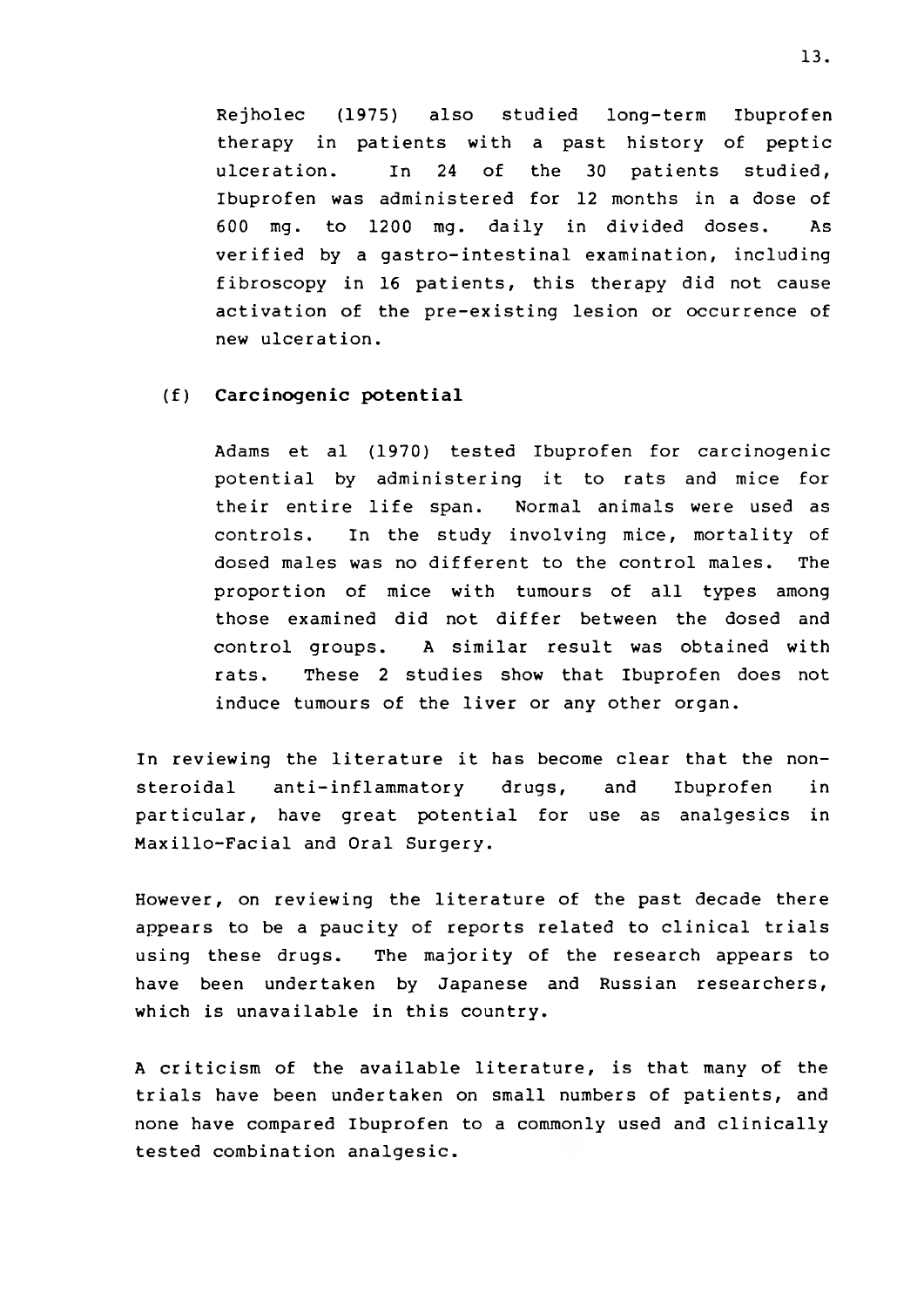#### $1.3$ **AIMS OF THIS STUDY**

The aims of this study are:-

- 1. To undertake a double blind clinical trial to assess the analgesic effects of Ibuprofen compared with a standard analgesic compound.
- 2. To note any adverse effects resulting from the use of the drug.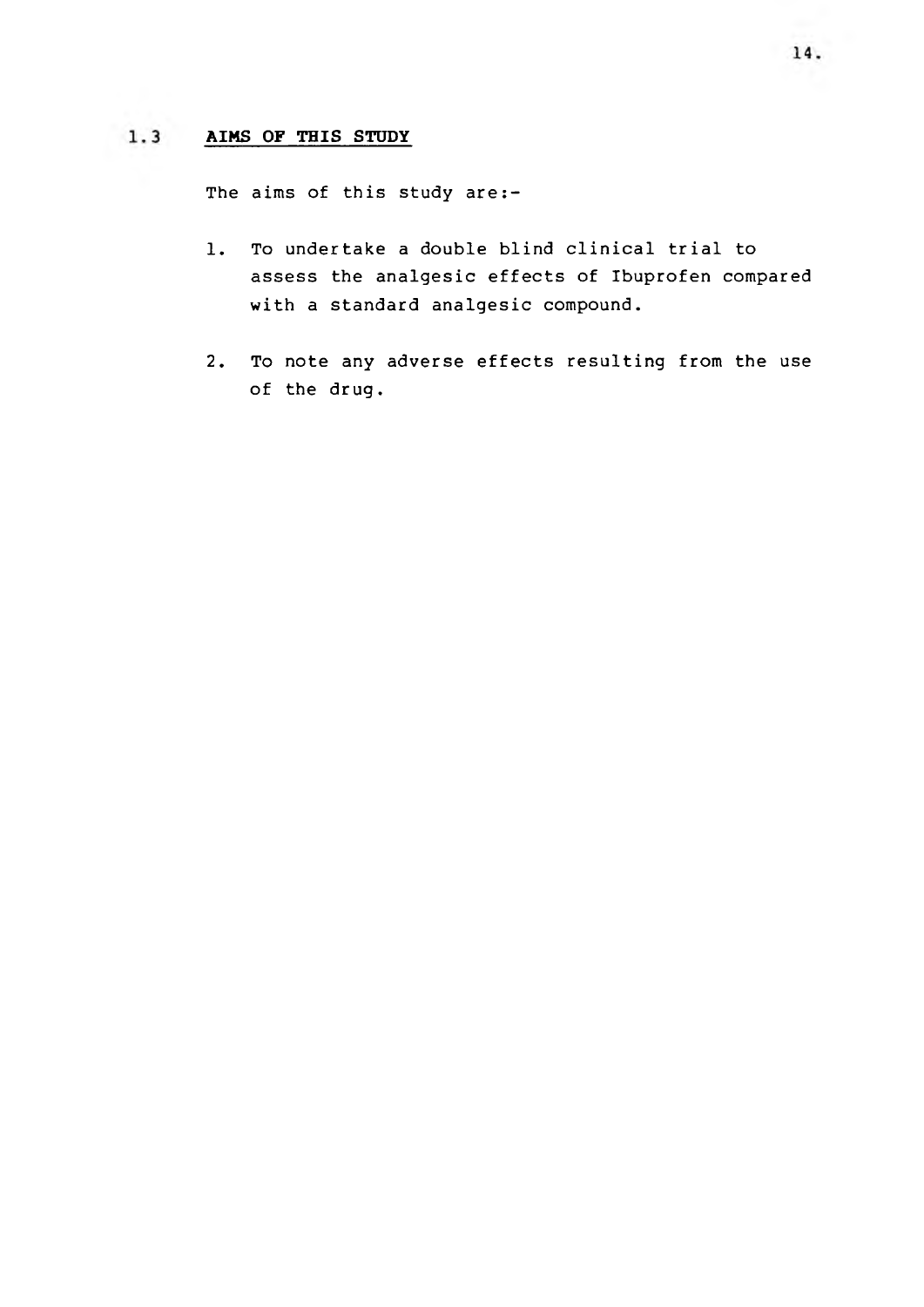# **CHAPTER 2 MATERIALS AND METHODS**

## **2.1 Source of the material**

Prior to beginning this experiment, the protocol was submitted for approval to the Committee for Research on Human Subjects of the University of the Witwatersrand, Johannesburg, and permission was granted.

All the patients in this survey were undergoing surgery for the removal of impacted third molar teeth in a Johannesburg Maxillo-Facial and Oral Surgery practice. reasons for the clinical trial were explained to the patients and informed consent was obtained in all cases. The methods and

### 2.2 **Experimental Design**

This survey took the form of a double blind clinical trial. \* The control analgesic chosen for this study was Syndol . This analgesic was chosen as a study on Syndol was undertaken by Reitzik and Lownie (1976), and it was found to provide complete or satisfactory analgesic response in 80% or more of patients who had undergone surgical removal of impacted third molar teeth.

The composition of Syndol is:

| Paracetamol          | $450mg +$        |
|----------------------|------------------|
| Codeine Phosphate    | $10mg$ .         |
| Doxylamine Succinate | $5mg +$          |
| Caffeine             | 30 <sub>mq</sub> |

Both the Ibuprofen and the Syndol were packed in unlabelled plastic containers, marked only with the batch number (1 or 2) and the instructions to the patient on how the drug should be taken. Enough analgesic was dispensed for 5 days use, and the packets were given to the patients randomly by the sister in charge of the ward on discharge.

\* Syndol - Mer National Laboratories. P.O. Box 9170, Johannesburg, 2000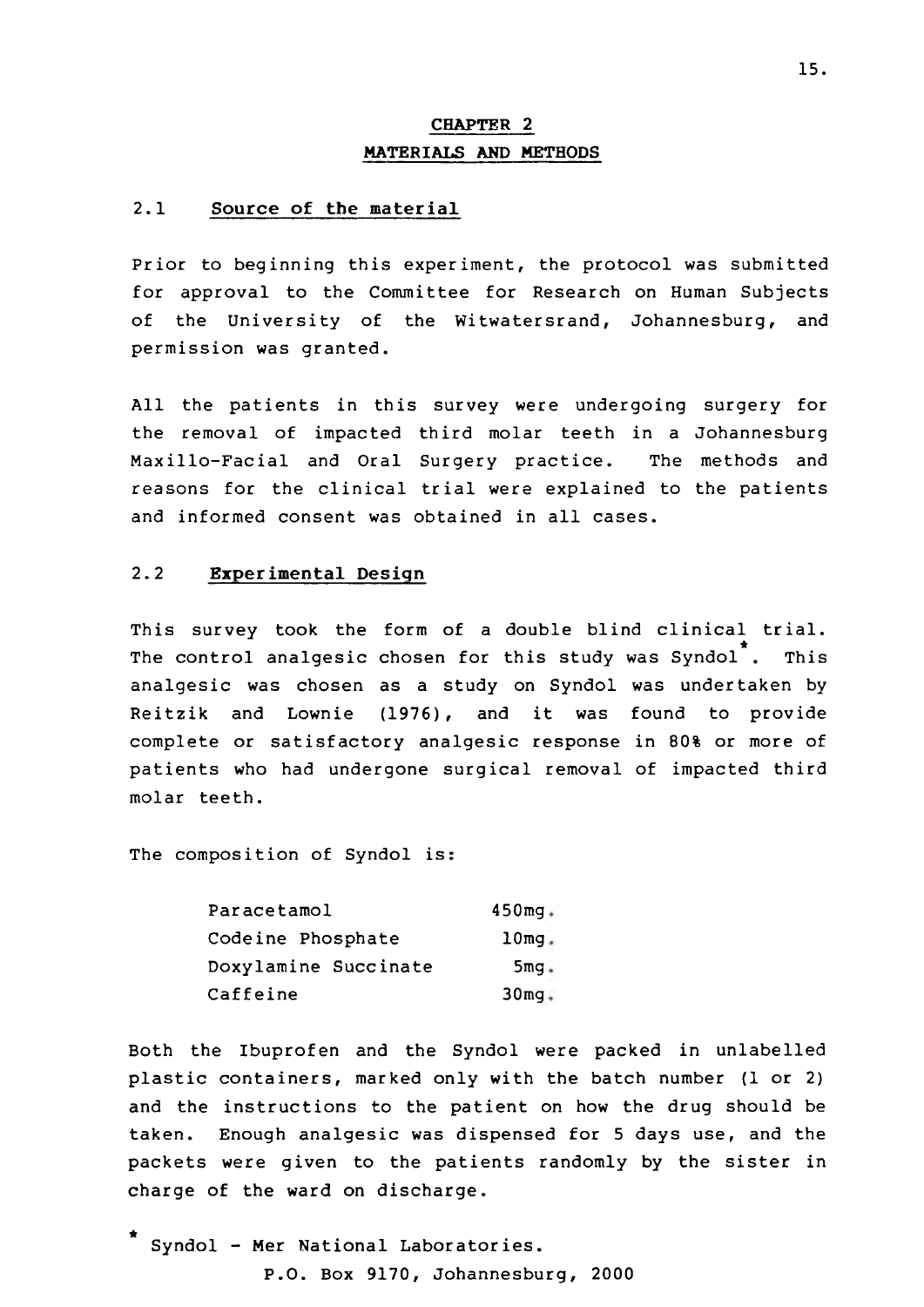#### **2.3 Selection of Patients**

This study comprised 100 patients who underwent surgery for the removal of impacted third molar teeth, confirmed on panoramic X-Ray. The patients were selected on the basis that they required the removal of at least two impacted third molars, one of which had to be a mandibular tooth, and none of which could be extracted by the normal forceps technique.

Pregnant patients, or patients with a previous history of gastro-intestinal tract ulceration were excluded from the survey. No distinction was made on behalf of the sex of the patients.

#### **2.4 Anaesthetic and Operative Technique**

All procedures were carried out under general anasthesia with naso-endotracheal intubation. All the anaesthetics were given by two specialist anaesthetists. The patients were premedicated with atropine 0,6mg. and Omnopon (Papaveretum) lOmg. by intra-muscular injection. Induction of anaesthesia was by means of Fabantal (Propanidid) and Scoline (Succinylcholine) , and maintenance of anaesthesia was by means of nitrous oxide, Halothane (Fluothane), and oxygen in dosages adequate for the patients' clinical needs.

A standardised surgical technique was used with one surgeon carrying out all the operations. This was not the same person responsible for the survey. The reason for this was to minimise all bias in the study.

In all the procedures a mucoper iosteal flap was raised to expose the underlying bone. Bone was removed to expose the tooth by means of surgical burs under saline coolant and the teeth removed either whole or after having been sectioned. The sockets were then irrigated with saline, and the mucoperiosteal flap sutured with 2/0 plain catgut.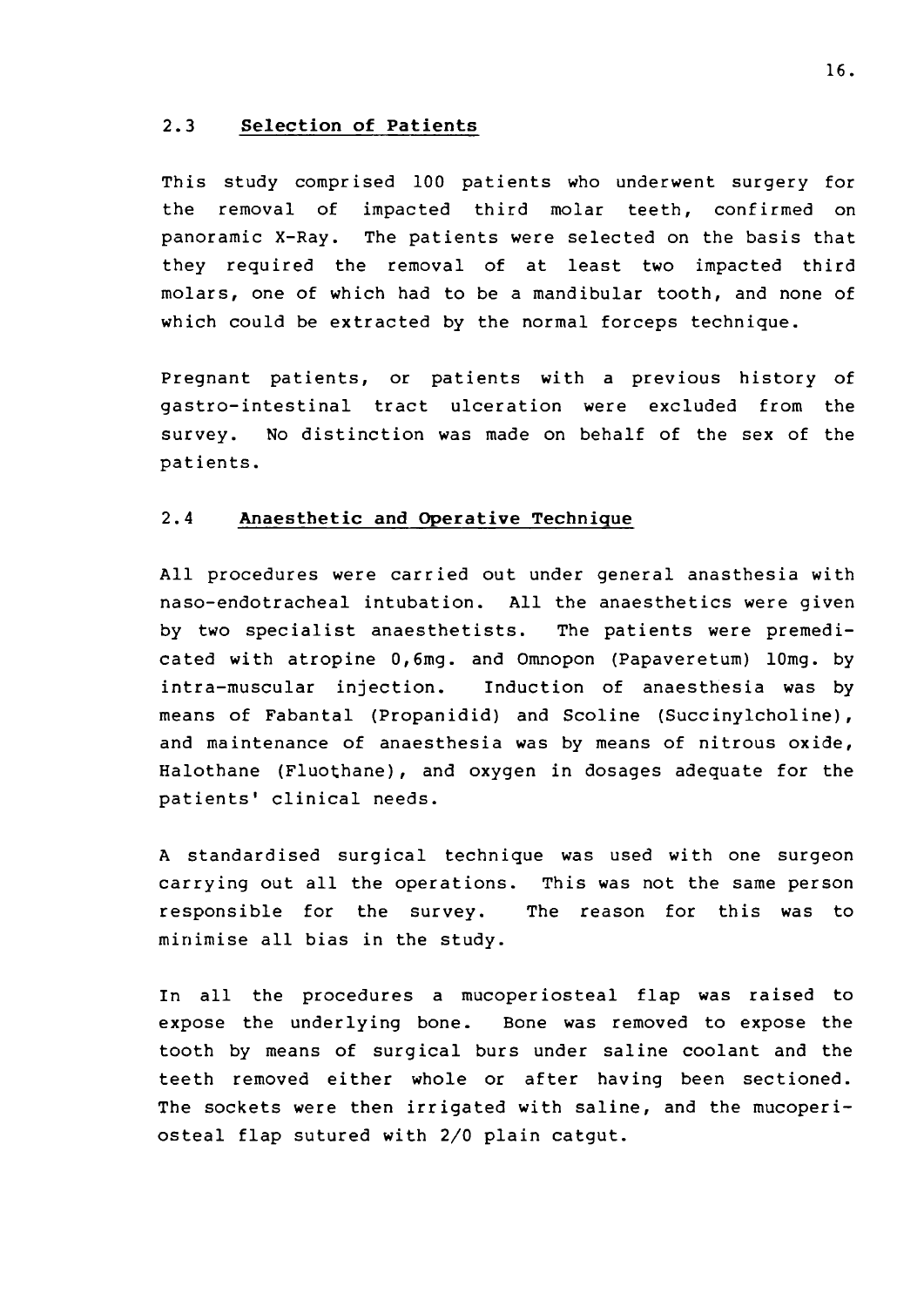### **2.5 Administration of drugs**

Immediately post-operatively all patients were given lOmg. of Omnopon (Papaveretum) by intra-muscular injection. Any patients complaining of nausea were given 50mg. of Valoid (Cyclizine Hydrochloride) by intra-muscular injection.

Either the Ibuprofen or the control analgesic were then randomly administered to the patients both in unmarked containers. The patients were instructed to take the tablets according to the instructions on the containers. The dosage of Ibuprofen being 400mg.(1 tablet) 8 hourly and the dosage of Syndol 2 tablets 8 hourly.

### **2.6 Recording of Data**

On discharge the patients were given a questionnaire prepared for this survey, and were asked to note their observations on the specific analgesic they were taking. At the end of the survey 52 patients had filled in a questionnaire regarding Ibuprofen and 48 patients had completed the same form for Syndol. The answers on the questionnaires were then transferred to specially prepared computer forms for analysis. A copy of the questionnaire and the computer form appear in the Appendix at the end of this Chapter.

### **2.7 Data Processing**

The information on the computer forms was transferred to computer punch cards, and these were analysed using an IBM 370/148 computer with the Statistical Package for the Social Sciences. (Nie et al, 1975). The statistical test used was the Chi-square test without Yate's correction and the critical level of statistical significance chosen was P=0,05.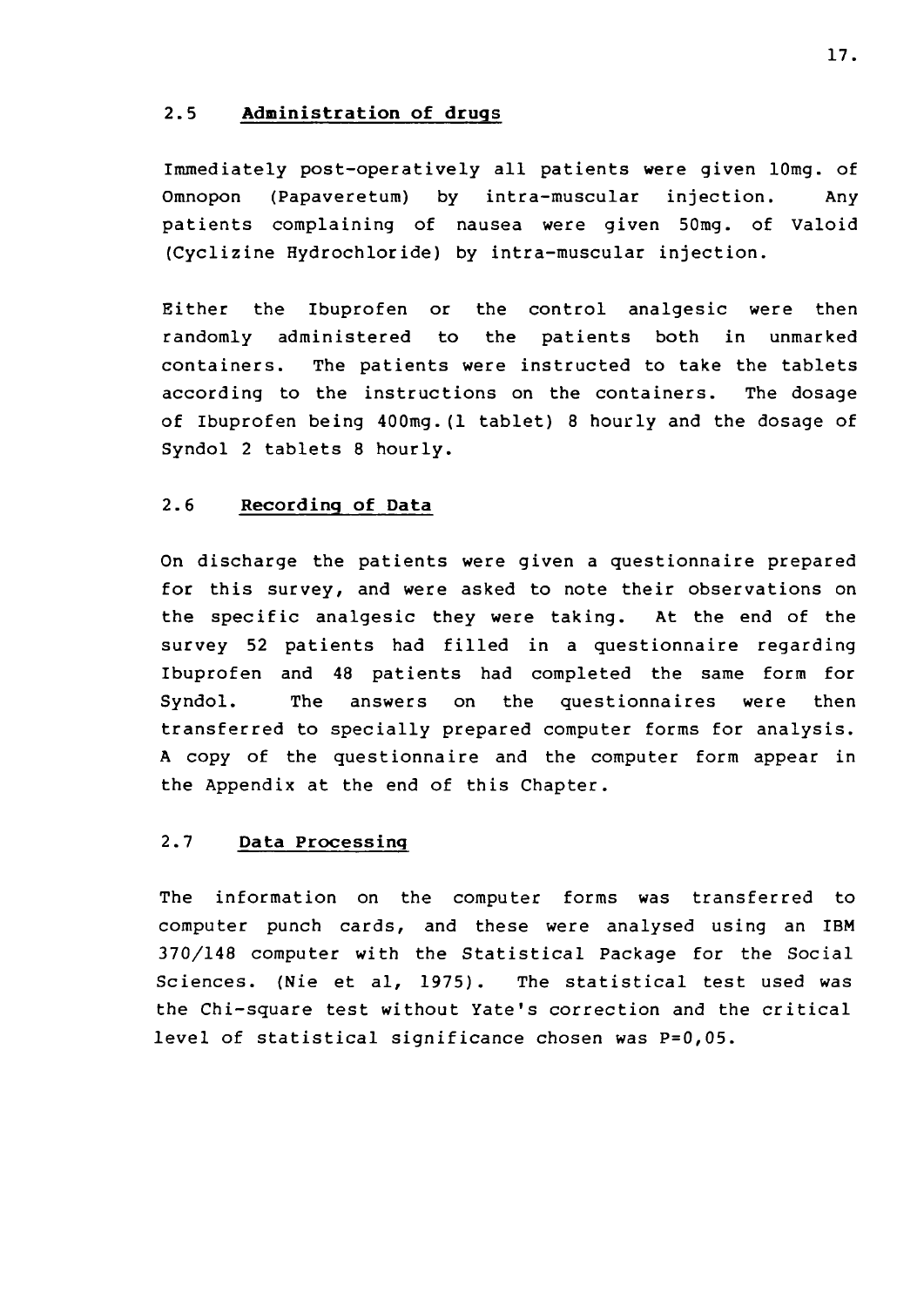## PATIENT QUESTIONNAIRE

CASE NUMBER: BATCH NUMBER:

Ī

Ţ

| NAME:<br>AGE:<br>SEX: | ANTIBIOTICS<br><b>PROCEDURE</b>                                                                                                                                                              |  |
|-----------------------|----------------------------------------------------------------------------------------------------------------------------------------------------------------------------------------------|--|
| 2.                    | Mark with an X whether the analgesics<br>prescribed were taken:<br>(a) according to prescription<br>(b) more than prescription<br>(c) less than prescription                                 |  |
| 3.                    | If the answer to the above is b or c<br>state number taken:                                                                                                                                  |  |
|                       | Thinking back over the past few days, in<br>general what was the average time taken for<br>the pain to improve:<br>$0-15$ minutes<br>15-30 minutes<br>more than 30 minutes<br>no improvement |  |
|                       | If the pain was relieved, state the duration<br>of relief:<br>Less than 2 hours<br>$2 - 3$ hours<br>$3-4$ hours<br>more than 4 hours                                                         |  |
| 6.                    | Was pain relief:<br>Total<br>Moderate<br>No relief                                                                                                                                           |  |
| 7.                    | Was it necessary to take analgesics for:<br>2 days<br>3 days<br>4 days<br>more than 4 days                                                                                                   |  |
| 8.                    | Did you suffer from any of the following<br>whilst taking the analgesics:<br>Nausea/vomiting<br>Allergies<br>Constipation<br>Diarrhoea<br>Dizziness/Drowsiness<br>Other - state              |  |
|                       | During the period of analgesia was your jaw<br>$move$ mnt:<br>Mildly improved<br>Markedly improved<br>Not improved at all                                                                    |  |
|                       |                                                                                                                                                                                              |  |

| 10. Pain rating: After three days please assess the |  |
|-----------------------------------------------------|--|
| average amount of pain you have experienced on      |  |
| a scale of 0 to 10:                                 |  |
| $0 =$ total pain relief $10 =$ unbearable pain      |  |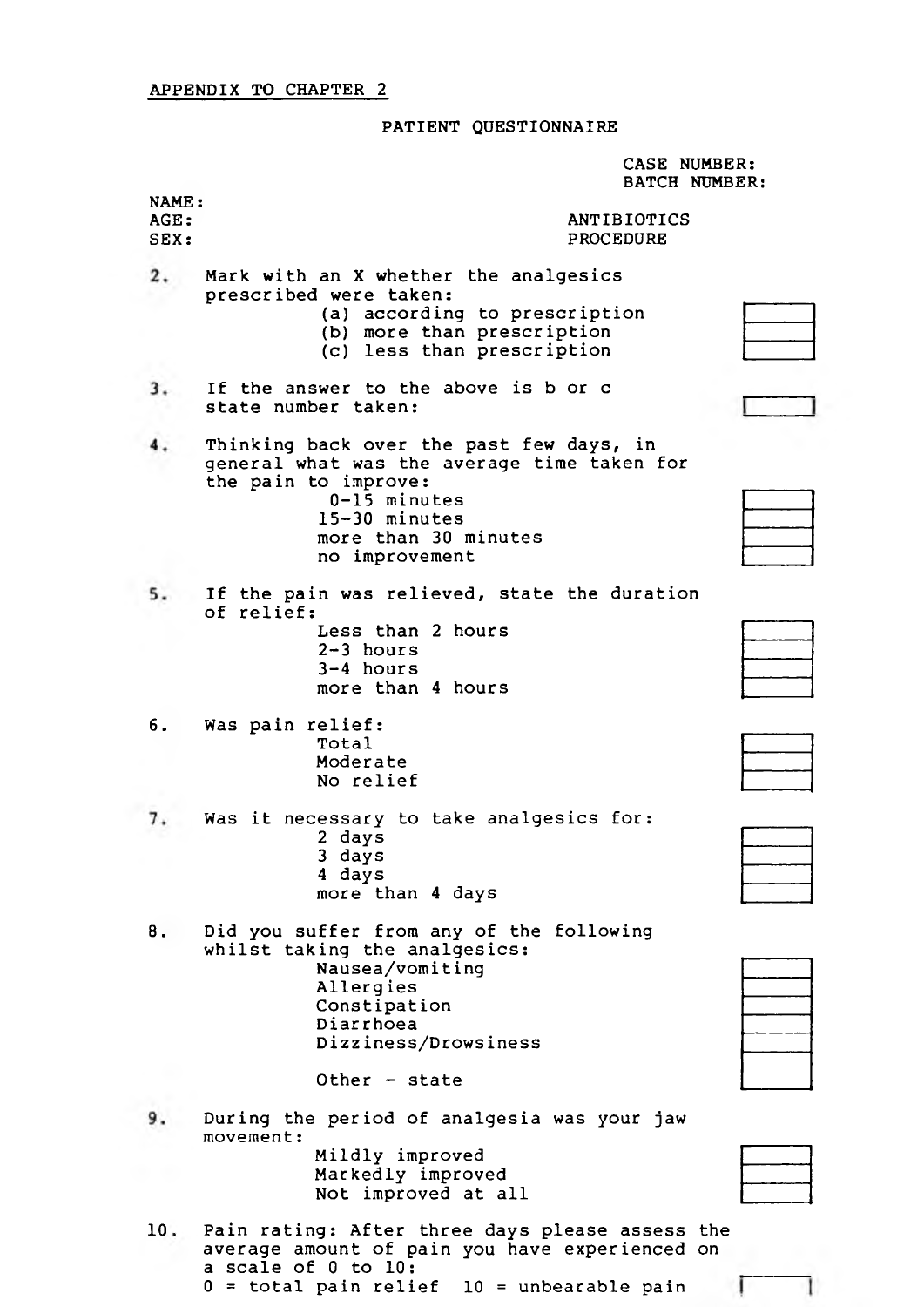### COMPUTER FORM - PAGE 1

DIVISION OF MAXILLO FACIAL AND ORAL SURGERY AND THE DENTAL RESEARCH UNIT OF THE SOUTH AFRICAN MEDICAL RESEARCH COUNCIL AND THE UNIVERSITY OF THE WITWATERSRAND, JOHANNESBURG.

#### USE OF BRUFEN AS AN ANALGESIC IN ORAL SURGERY: A CLINICAL TRIAL.

#### A. GARWOOD

|         | Code numbers in blocks as follows.                                                                                                                                                                        |    |
|---------|-----------------------------------------------------------------------------------------------------------------------------------------------------------------------------------------------------------|----|
|         | FOR KEYPUNCH USE ONLY<br>$\overline{1}$ . Valid punch codes<br>1<br>$\mathbf{1}$<br>$\overline{\mathbb{1}}$<br>$\star$<br>1. Numeric  everywhere<br>0<br>2. Blanks  everywhere<br>10<br>$\mathbf 0$<br>0. |    |
| Note 1: | If information is missing or not known leave blank                                                                                                                                                        |    |
| 1.      | General details<br>Card No.<br>Case number<br>2<br>Age of patient<br>Sex l=female, 2=male                                                                                                                 |    |
| 2.      | Preoperative assessment<br>Jaw l=maxilla 2=mandible<br>3=maxilla and mandible                                                                                                                             | 8  |
|         | No. of teeth removed<br>$2 = two$<br>$l = one$<br>$3 = three$ $4 = four$<br>5-more than four                                                                                                              | 9  |
| 3.      | Operative procedure<br>Type of anaesthetic<br>l=local anaesthesia<br>2=general anaesthesia                                                                                                                | 10 |
|         | Antibiotics<br>1=Pen VK 2=Amoxil 3=Erythrocin<br>4=Tetracycline<br>5=Other 6=None                                                                                                                         | 11 |
| 4.      | Post-operative assessment<br>Type of Analgesia                                                                                                                                                            |    |
|         | i.,<br>Immediate post-operative<br>$l = I.M.I.$ given<br>$2 = I.M.I.$ not given<br>3=Oral Syndol<br>4=Oral Brufen<br>5=I.M.I. and Syndol<br>6=I.M.I. and Brufen                                           | 12 |
|         | ii. Analgesia given on discharge (T.T.O.)<br>$l =$ Syndol<br>2=Brufen                                                                                                                                     | 13 |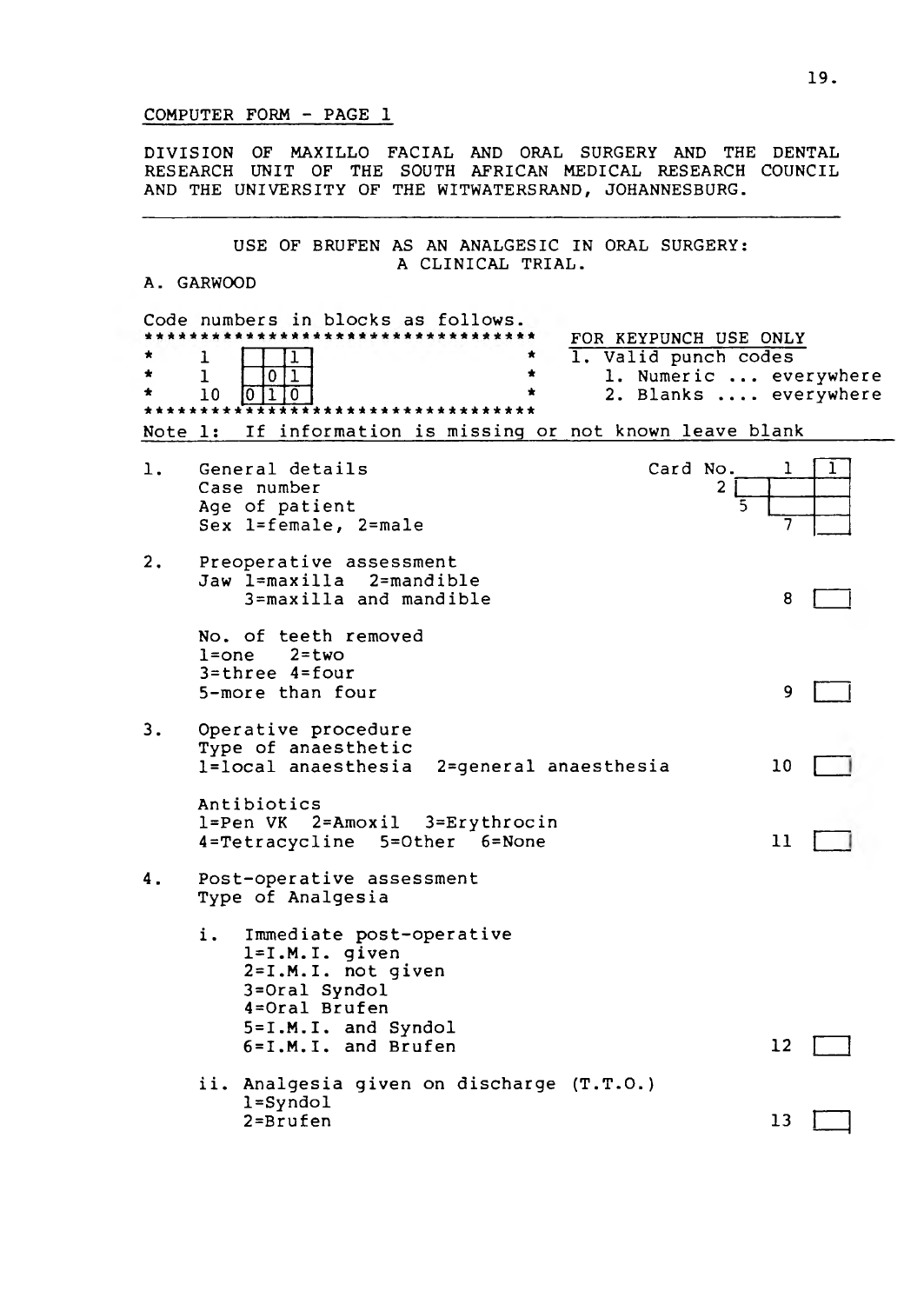COMPUTER FORM - PAGE 2.

| 5. | Effect of analgesia<br>Quantity of analgesic taken:<br>l=according to schedule<br>2=more than prescribed<br>3=less than prescribed              |    | 14 |  |
|----|-------------------------------------------------------------------------------------------------------------------------------------------------|----|----|--|
|    | i.<br>Time of onset of<br>$l = 0-15$ minutes<br>$2 = 15 - 30$ minutes<br>3= more than 30 minutes<br>$4 = none$                                  |    | 15 |  |
|    | ii. Duration of analgesia<br>1= less than two hours<br>$2 = 2 - 3$ hours<br>$3 = 3 - 4$ hours<br>$4 = more than 4 hours$                        |    | 16 |  |
|    | iii.Depth of analgesia<br>l= no relief<br>2= moderate relief<br>3= total relief                                                                 |    | 17 |  |
|    | iv. Length of time analgesic taken (in days)<br>$l = 2$ days<br>$2 = 3$ days<br>$3 = 4$ days<br>4= more than 4 days                             |    | 18 |  |
| 6. | Side effects<br>$l = none$<br>2= nausea/vomiting<br>3= allergies<br>4= constipation<br>$5 =$ diarrhoea<br>$6 = \text{dizziness}$<br>$7 =$ other |    | 19 |  |
| 7. | Effect on mandibular function<br>1= no improvement<br>2= moderate improvement<br>3= marked improvement                                          |    | 20 |  |
| 8. | Pain rating<br>$O = 10$                                                                                                                         | 21 |    |  |
|    | Columns 23 - 80 not used.                                                                                                                       |    |    |  |

20.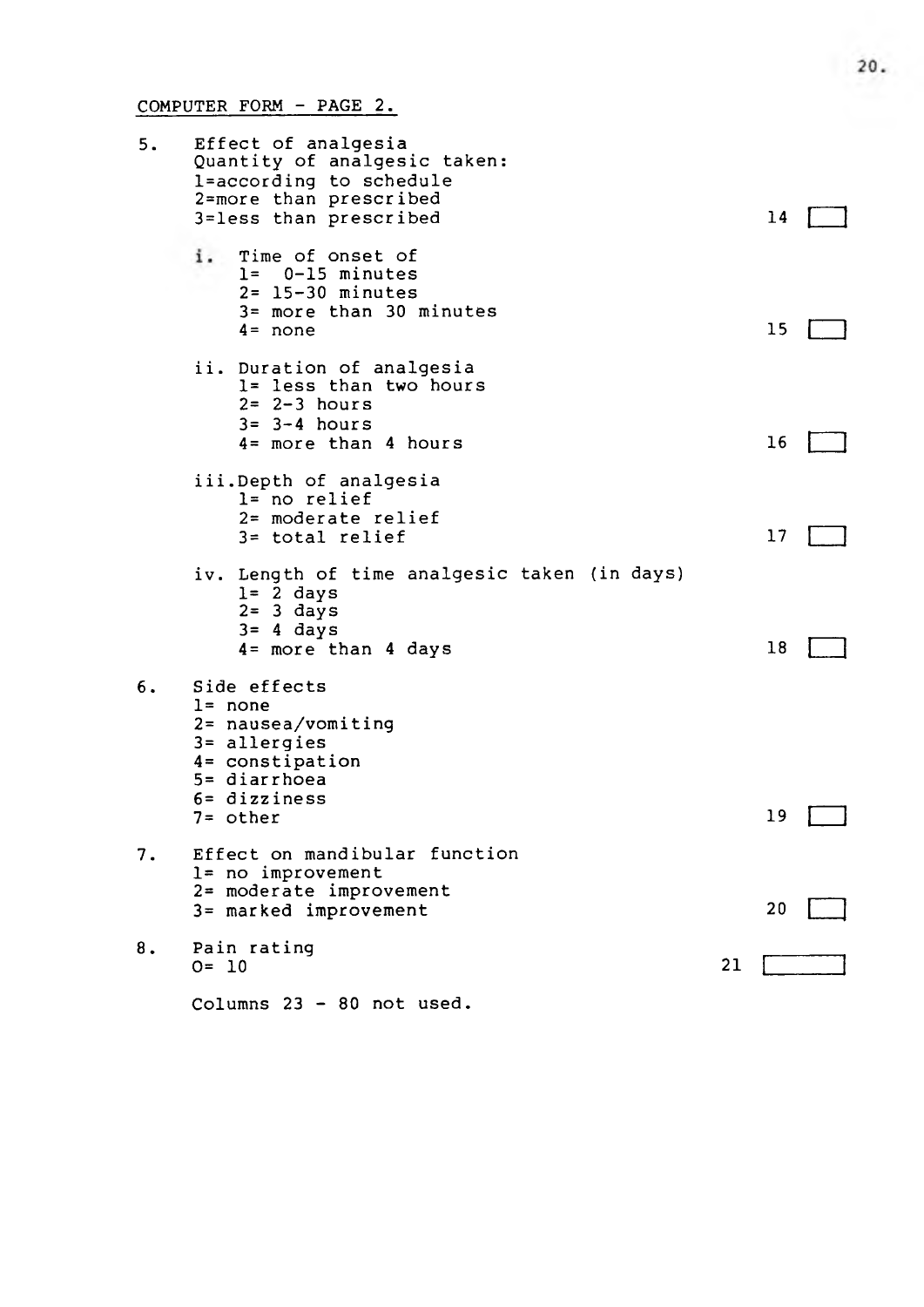# **RESULTS AND DISCUSSION CHAPTER 3**

For clarity, the results and discussion are presented in a single chapter.

#### **3.1 Age Distribution of Cases**

The age distribution of cases, recorded in decades, is listed in Table 3.1

# Table 3.1 - Frequency distribution of post-operative analgesic given by age (in decades)

| Age in years | Decades |                | Syndol         |    | Ibuprofen |  |
|--------------|---------|----------------|----------------|----|-----------|--|
|              |         | n              | 8              | n  | 8         |  |
|              |         |                |                |    |           |  |
| $10 - 19$    | 2nd     | 13             | 27             | 10 | 19,2      |  |
| $20 - 29$    | 3rd     | 26             | 54,1           | 27 | 51, 9     |  |
| $30 - 39$    | 4th     | 6              | 12,5           | 10 | 19,2      |  |
| $40 - 49$    | 5th     | $\overline{2}$ | 4, 2           | 3  | 5, 8      |  |
| $50 - 59$    | 6th     | $\mathbf 0$    | 0              | ı  | 1,9       |  |
| $60 - 69$    | 7th     |                | $\overline{2}$ |    | 1,9       |  |
| <b>TOTAL</b> |         | 48             | 99,8           | 52 | 99, 9     |  |

 $n =$  number of cases in all tables.

Chi square = 2,58 Degrees of Freedom =  $5$  p = 0,10

Mean Age - Syndol 24,2 yrs  $s.d. = 8,7$ Ibuprofen  $26,3$  yrs  $s.d. = 9,5$ 

Table 3.1 shows that the majority of patients in this trial were in the age group 10-39, with a peak in the third decade. This correlates well with the fact that the majority of patients presenting for removal of third molar teeth are first seen in the second or third decades. Petersen (1975) in his study, showed a mean age distribution in the two groups of 27,1 years and 28,2 years. Lokken et al (1975) had a mean age of 20 years in their survey.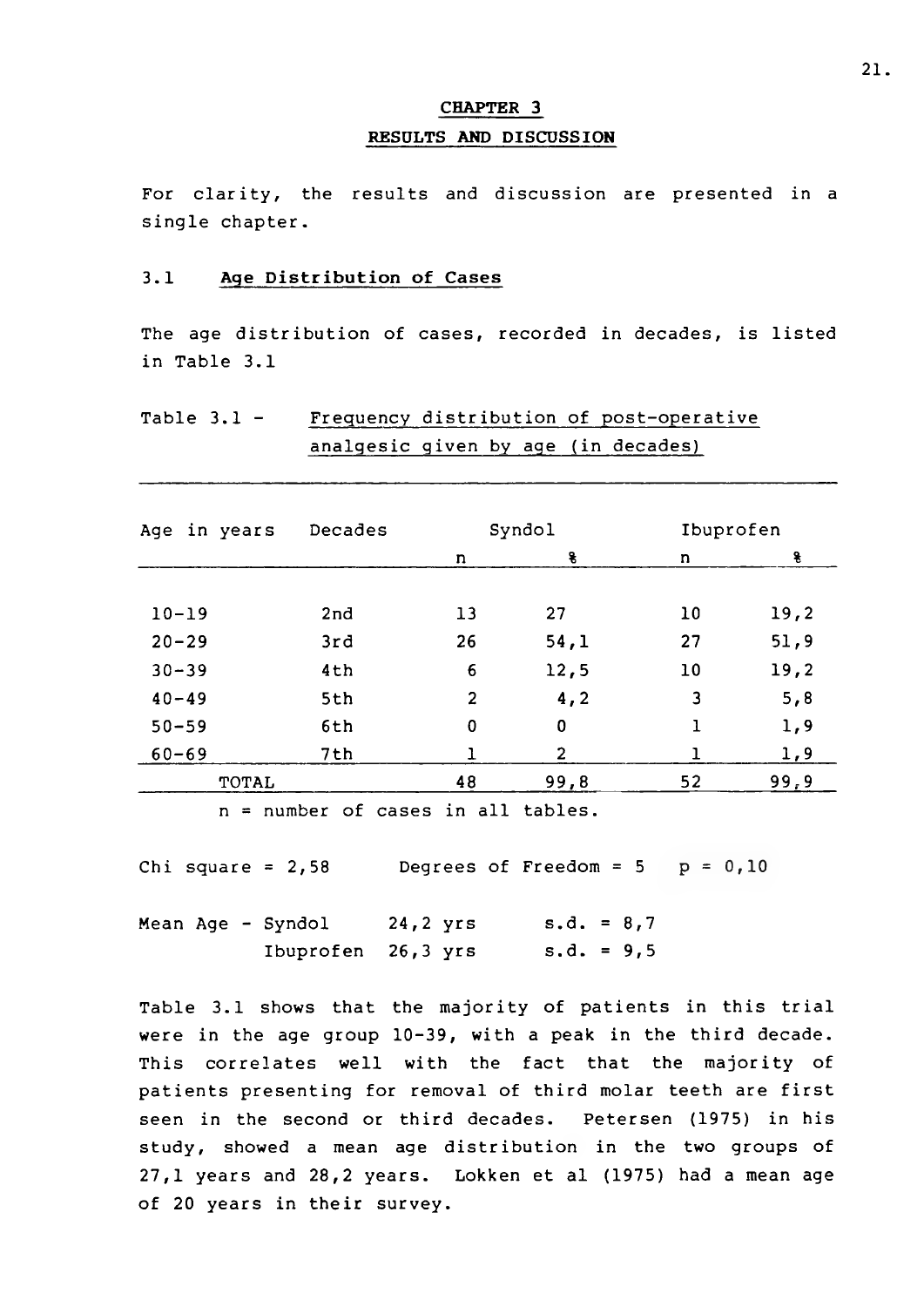#### **3.2 Sex distribution of Patients**

The sex distribution of all cases treated in this survey was as follows:-

 $Female - 64$  Male - 36

The ratio Female : Male was 1,7:1

The total number of females taking Syndol was 28, and the number of females taking Ibuprofen was 36.

The total number of males taking Syndol was 20, and the number of males taking Ibuprofen was 16.

After discussion with colleagues, it appears that this slight female predominance in removal of third molar teeth is a normal characteristic in Johannesburg. The ratio of both sexes taking the analgesics was however very similar and of no significance.

#### **3.3 Site of Extraction**

In all cases treated, 19 patients had only mandibular teeth removed, and 81 patients had mandibular and maxillary teeth removed. Of those patients taking Syndol, 7 had mandibular teeth extracted, and 41 had mandibular and maxillary teeth extracted. In the group of patients taking Ibuprofen, 12 had mandibular teeth only removed, and 40 cases required the removal of mandibular and maxillary teeth. There was no significant difference between the two groups.

Chi square =  $1,17$  Degrees of Freedom = 1 p =  $0,35$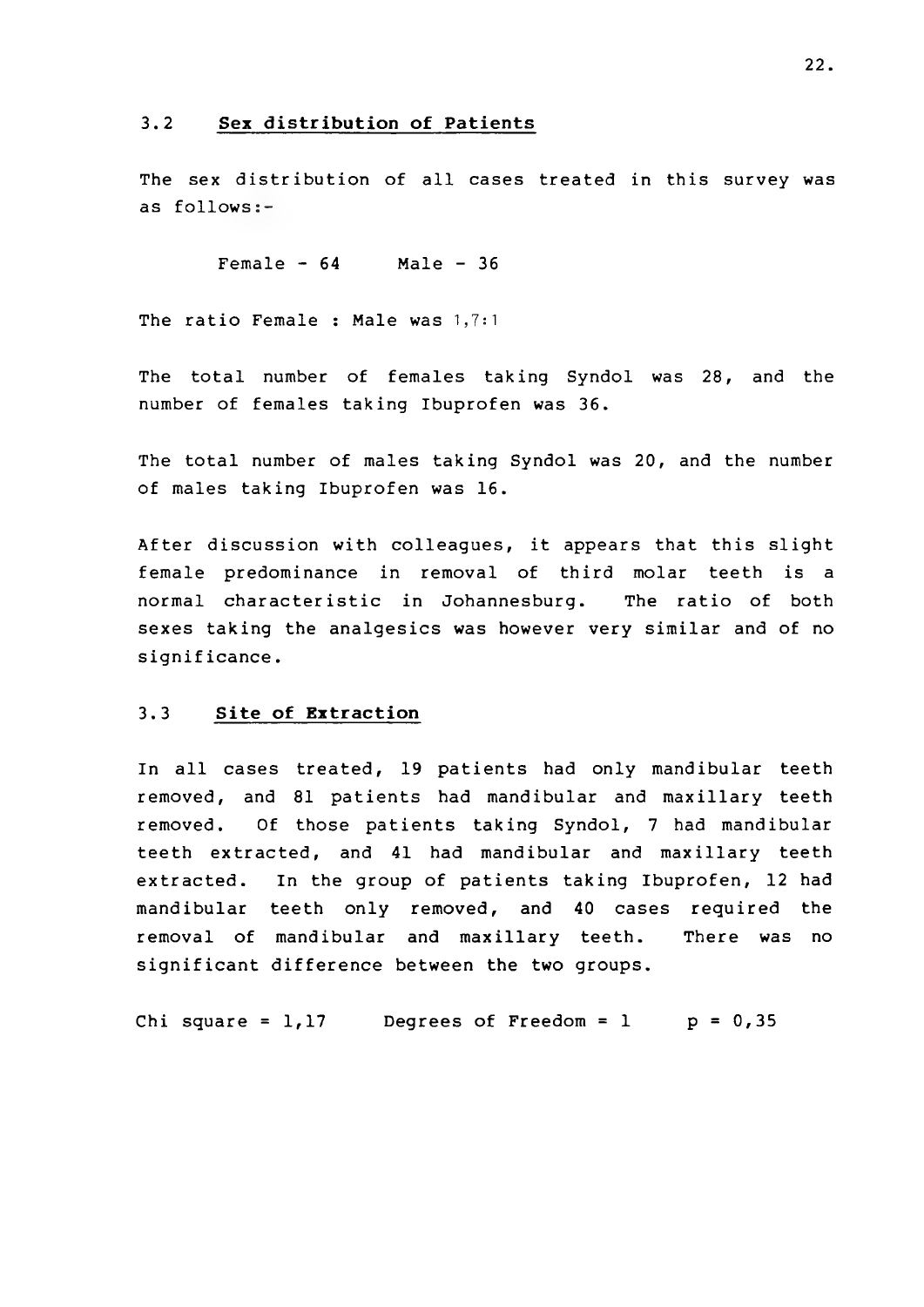#### **3.4 Number of teeth extracted**

The number of teeth extracted appears in Table 3.2

Table 3.2 Frequency distribution of the number of teeth extracted by the post-operative analgesic given

| Teeth Removed  |    | Syndol |    | Ibuprofen |
|----------------|----|--------|----|-----------|
| No.            | n  |        | n  |           |
| $\overline{2}$ | 13 | 27     | 16 | 30,8      |
| 3              | 8  | 16,7   | 13 | 25        |
| л              | 27 | 56, 2  | 23 | 42,2      |
| Total          | 48 | 99,9   | 52 | 100       |

Chi square =  $1,66$  Degrees of Freedom = 2 p =  $0,44$ 

Both groups of patients had a similar number of teeth extracted, with no significant difference between them.

### **3.5 Choice of Antibiotic used**

The types of antibiotics used in the trial are shown in Table 3.3

Table 3.3 Frequency distribution of Antibiotics used by post-operative analgesic given

| Antibiotic     | Syndol |       |                | Ibuprofen |
|----------------|--------|-------|----------------|-----------|
|                | n      |       | n              |           |
| Penicillin V K | 0      | 0     | $\overline{2}$ | 3,8       |
| $A$ moxil $R$  | 39     | 81, 3 | 34             | 65, 4     |
| Erythromycin   | 4      | 8, 3  | 8              | 15,4      |
| Tetracycline   | 5      | 10,4  |                | 13,5      |
| Other          | Ω      | 0     |                | 1,9       |
| Total          | 48     | 100   | 52             | 100       |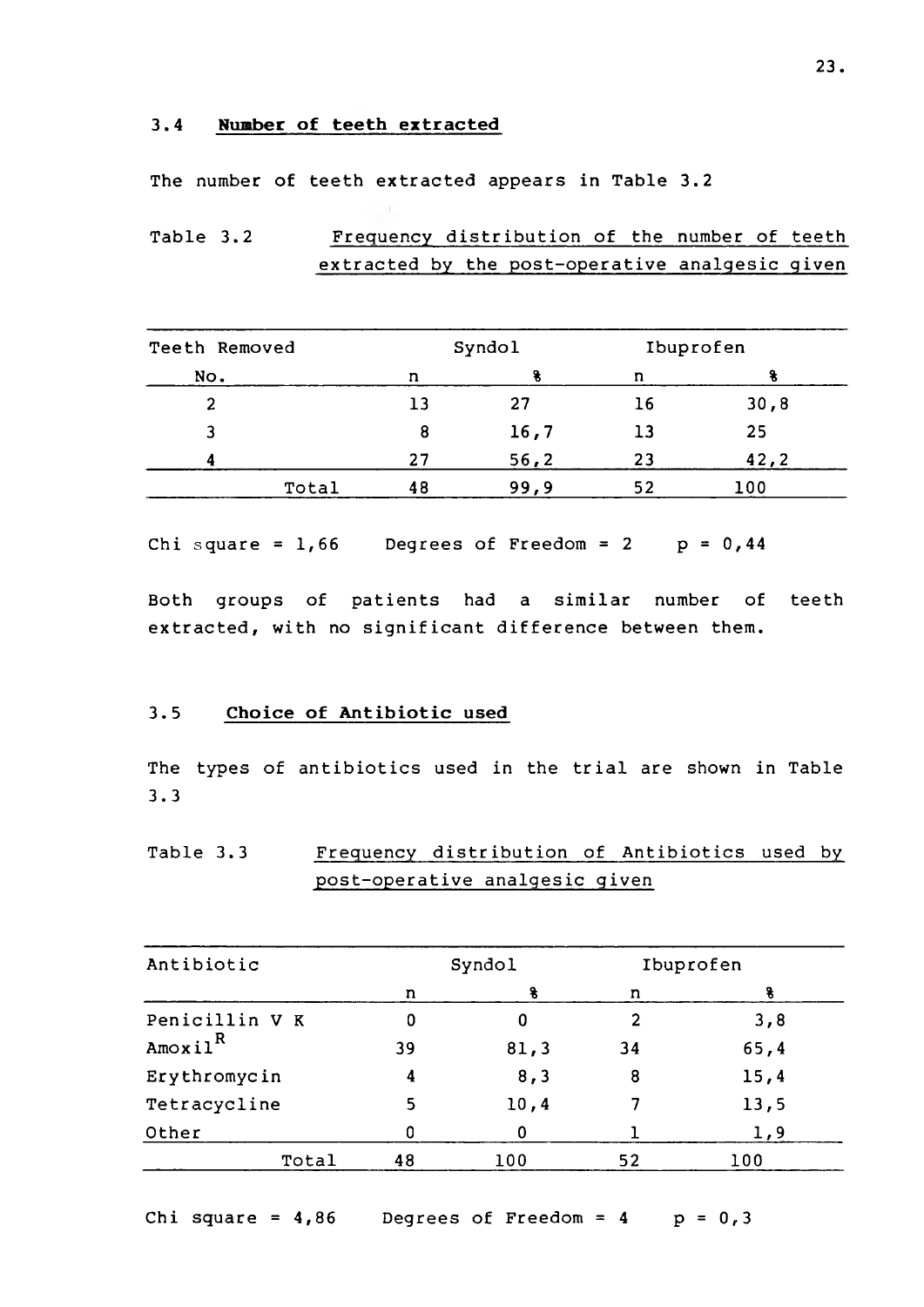Amoxil<sup>K</sup> (Amoxycillin) was the standard antibiotic prescribed post-operatively in all cases. Only if patients were allergic to penicillen was the antibiotic changed. Both groups of patients in this study shared a similar antibiotic spectrum, with no significant differences.

#### **3.6 Amount of analgesic prescribed**

Table 3.4 shows the amount of analgesic taken in relation to the amount of analgesic prescribed.

# Table 3.4 Frequency distribution of amount of analgesic prescribed by type of analgesic given

| Analgesic taken      |    | Syndol | Ibuprofen |       |
|----------------------|----|--------|-----------|-------|
|                      | n  |        | n         |       |
| Less than prescribed | -9 | 18,8   |           | 15,4  |
| As scheduled         | 39 | 81,3   | 35        | 67, 3 |
| More than prescribed |    |        | q         | 17,3  |
| Total                | 48 | 100,1  | 52        | 100   |

Chi square =  $9,78$  Degrees of Freedom =  $2$  p =  $0,008$ 

It is significant to note in Table 3.4 that 9 patients (17,3%) taking the Ibuprofen had to take more tablets than prescribed. The dosage prescribed was 400mg. 8 hourly. This could possibly be explained by the fact that Ibuprofen has a very short half life in man (Adams et al 1970) and it seems possible that an 8 hour gap between administrations of the drug may be too large in certain patients with serum levels of the drug dropping too low for adequate analgesia.

Of the 43 other patients (82,7%) taking the Ibuprofen, the drug was taken as prescribed or less than prescribed. All the patients to whom Syndol was given either took it as prescribed or less than the prescribed dose.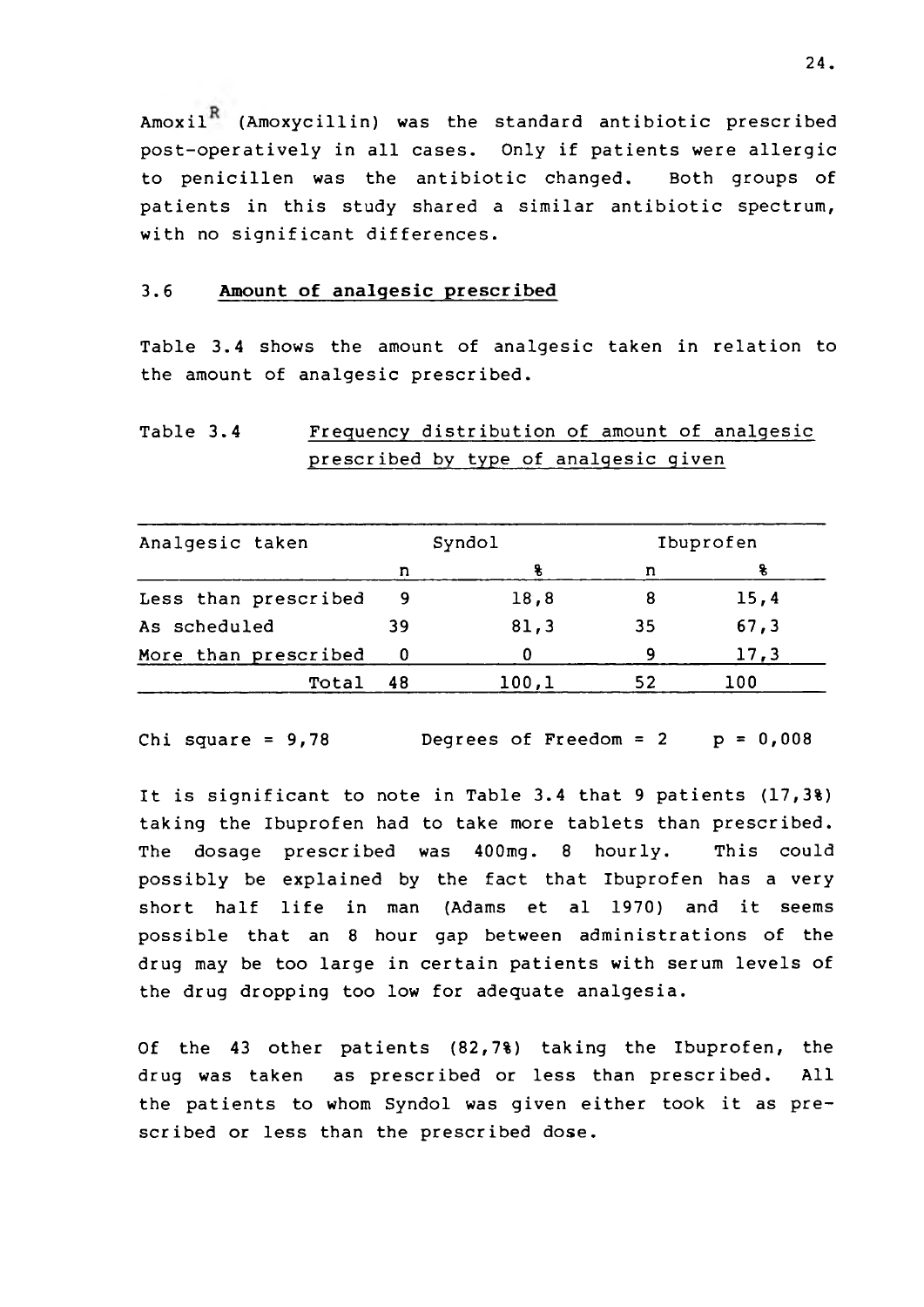### **3.7 Time of onset of pain relief**

The time of onset of pain relief is shown in Table 3.5

Table 3.5 Frequency distribution of time of onset of analgesia by type of analgesic given

| Onset time   |       | Syndol |       | Ibuprofen |       |  |
|--------------|-------|--------|-------|-----------|-------|--|
| (in minutes) |       | n      |       | n         | ٩.    |  |
| $0 - 15$     |       | 25     | 52,1  | 22        | 42, 3 |  |
| $15 - 30$    |       | 20     | 41,7  | 21        | 40, 4 |  |
| More than 30 |       | 3      | 6, 3  | 5         | 9,6   |  |
| No analgesia |       |        | 0, 0  |           | 7,7   |  |
|              | Total | 48     | 100,1 | 52        | 100   |  |

Chi square =  $4,56$  Degrees of Freedom =  $3$   $p = 0,21$ 

From Table 3.5 one notes that both groups of patients had very similar times of onset of analgesia, except for 4 patients (7,7%) in the group taking Ibuprofen who did not experience any analgesia at all. However 97% of patients taking Syndol and 82,7% of patients taking Ibuprofen experienced adequate analgesia within 30 minutes of taking the drug,

In their study on Syndol, Reitzik and Lownie (1976) found the average time for analgesia to occur was 20,8 minutes.

Results of this study showed that both groups showed adeqate time of onset of analgesia.  $p = 0,21$  which is not significant.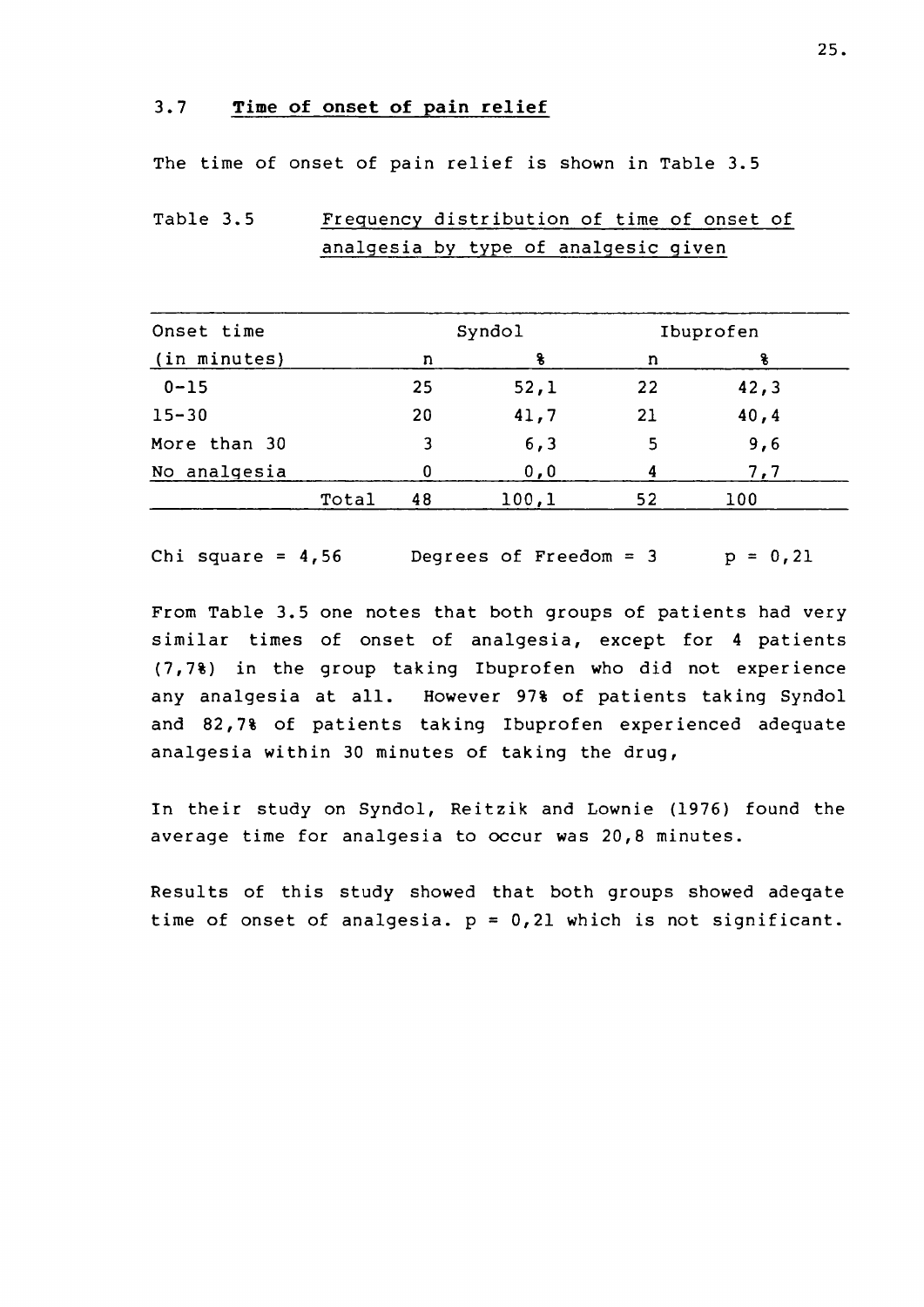#### **3.8 Duration Period of Pain Relief**

The duration period of pain relief related to the type of analgesic taken is shown in Table 3.6.

Table 3.6 Frequency distribution of duration of pain relief by type of analgesic given

| Duration (in hours) |             |  | Syndol |      | Ibuprofen |      |
|---------------------|-------------|--|--------|------|-----------|------|
|                     |             |  | n      |      | n         |      |
|                     | Less than 2 |  | 6      | 12,5 | 12        | 23,1 |
| $2 - 3$             |             |  | 15     | 31,3 |           | 13,5 |
| $3 - 4$             |             |  | 24     | 50,0 | 25        | 48,1 |
|                     | More than 4 |  |        | 6, 3 | 8         | 15,4 |

Chi square =  $7,1$  Degrees of Freedom =  $3$  p =  $0,07$ 

Table 3.6 again shows similarities between the 2 groups, but it is interesting to note that the patients taking Syndol are grouped mainly in the 2-4 hour period, whereas the patients taking the Ibuprofen tend to be more spread out in the 4 hour period of analgesia. Of particular note is the fact that 15,4% of patients taking Ibuprofen had adequate analgesia after 4 hours whereas only 6,3% of patients taking Syndol had adequate analgesia after a similar period. Reitzik and Lownie (1976) found the average duration of analgesia of patients taking Syndol was 5,2 hours. Cooper et al 1977 found Ibuprofen 400mg. and Ibuprofen 200mg. gave adequate analgesia for up to 4 hours, but they did not record data over 4 hours.

From these figures in Table 3.6 it may be interesting to postulate that Ibuprofen may possibly show more patient specificity than Syndol, with more patients at both ends of the analgesic spectrum.

There is however no significant difference between the two groups.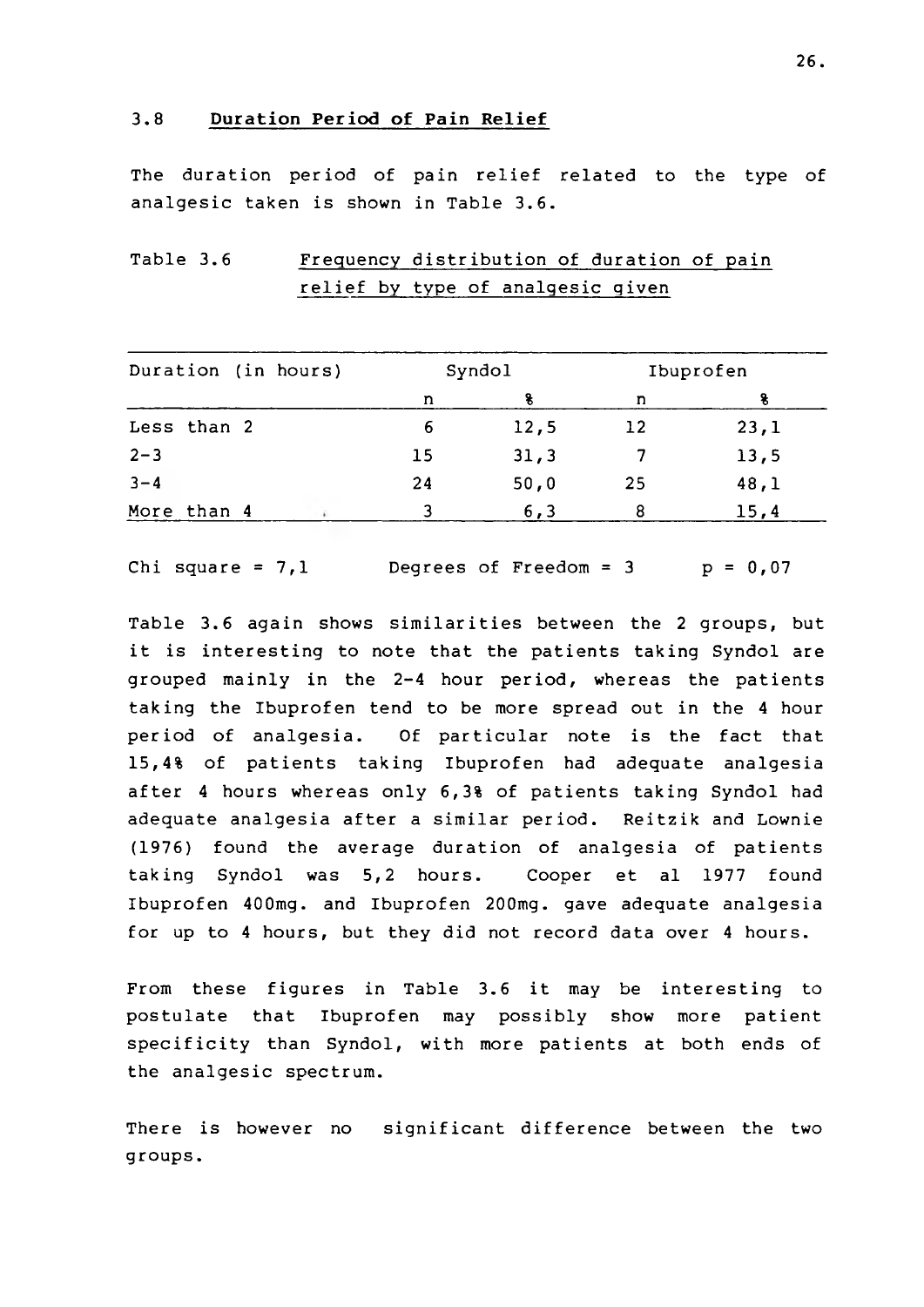### **3.9 Depth of Analgesia**

The depth of analgesia as related to the type of analgesic given is shown in Table 3.7.

Table 3.7 Frequency distribution of depth of analgesia by type of analgesic given.

| Depth of analgesia | Syndol |      |     | Ibuprofen |
|--------------------|--------|------|-----|-----------|
|                    | n      |      | n   |           |
| No relief          |        | 0, 0 |     | 7,7       |
| Moderate relief    | 24     | 50   | -25 | 48,1      |
| Total relief       | 24     | 50   | 23  | 44.2      |

Chi square =  $3,89$  Degrees of Freedom =  $2$  p =  $0,14$  NS

Once again both groups show similarity, related to depth of analgesia, except that 4 patients taking Ibuprofen did not experience any analgesia. Differences between the two groups are not significant.

### 3.10 Length of Time the Drug was taken

The length of time it was necessary for the patients to take the analgesic is shown in Table 3.8

Table 3.8 Frequency distribution of the length of time the analgesics were taken by the type of analgesic taken

| Length of Time |    | Syndol |    | Ibuprofen |
|----------------|----|--------|----|-----------|
| (in Days)      | n  | S      | n  | ક્ષ       |
| $\overline{2}$ | 10 | 20,8   | 6  | 11,5      |
| 3              | 13 | 27,1   | 4  | 7,7       |
| 4              | 13 | 27,1   | 23 | 44,2      |
| More than 4    | 12 | 25,0   | 19 | 36,5      |
| Total          | 48 | 100    | 52 | 99,9      |

Chi square =  $10,60$  Degrees of Freedom =  $3$  p =  $0,03$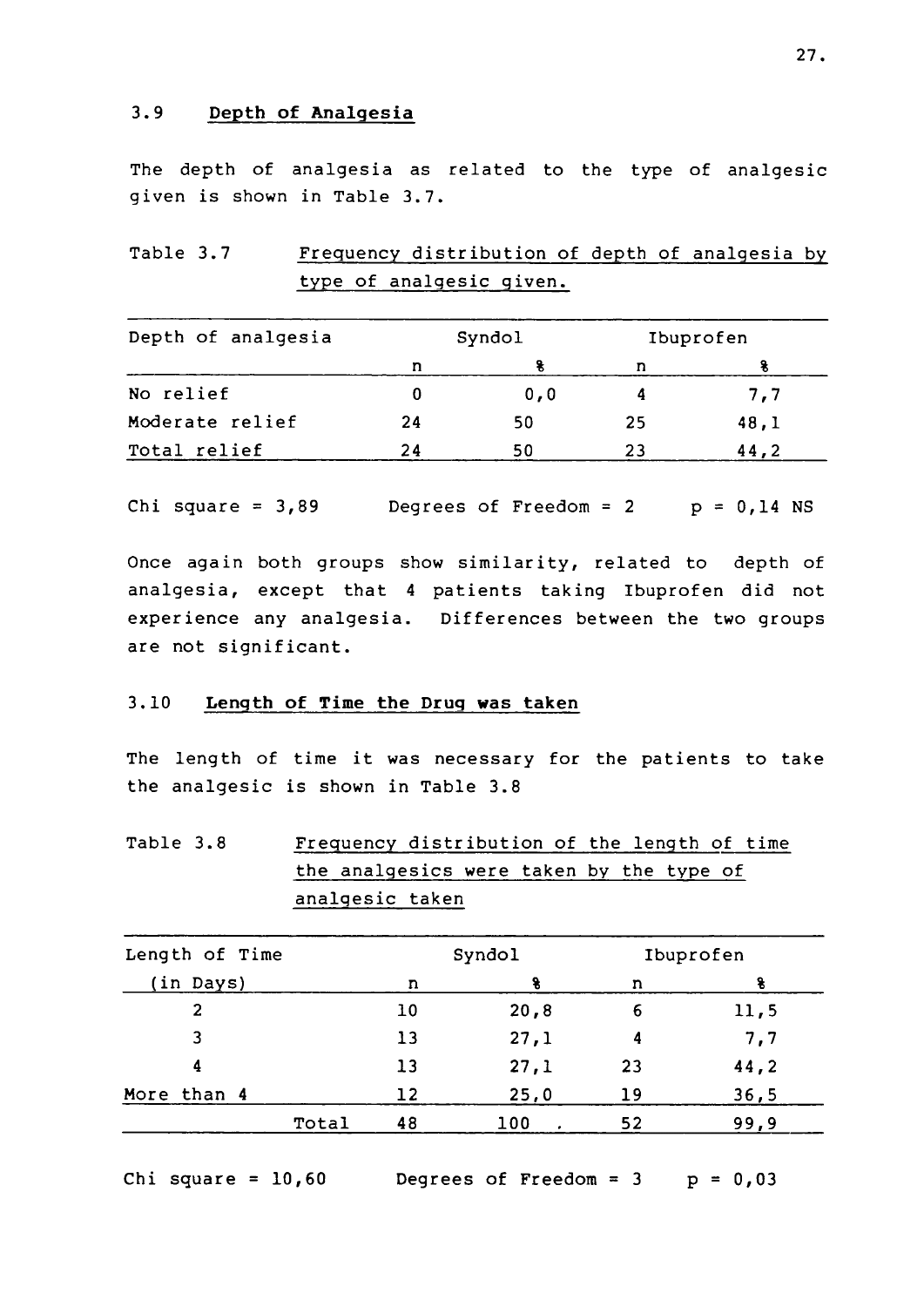In both groups, no patients took the analgesic for less than 2 days, and the majority of patients required analgesia for 3-5 days. There was a tendency for the patients on Ibuprofen to take analgesics for .slightly longer than the group taking Syndol.  $p = 0,03$  which is significant.

#### **3.11 Effect of Jaw Function**

The effect of the type of analgesic taken on the improvement in Mandibular function is shown in Table 3.9

# Table 3.9 Frequency distribution of Mandibular function by type of analgesic given

| Function             | Syndol |      | Ibuprofen |       |
|----------------------|--------|------|-----------|-------|
|                      | n      |      | n         |       |
| improvement<br>No    | 6      | 12,5 | ь         | 11,5  |
| Moderate improvement | 28     | 58,3 | 34        | 65, 4 |
| Marked improvement   | 14     | 29,2 | 12        | 23,1  |
| Total                | 48     | 100  | 52        | 100   |

Chi square =  $0,47$  Degrees of Freedom = 2 p =  $0,79$ 

Lokken et al (1975) found significantly better mouth opening in their group of patients given Ibuprofen post-operatively as compared to the group given an unspecified placebo.

This table shows however remarkable similarity between the two groups of analgesics and seems to suggest that it is pain that is mainly responsible for the lack of jaw movement postoperatively. The majority of patients experienced **improvement** of function with both analgesics that it seems possible to postulate the improvement in jaw function is not the direct result of the anti-inflammatory component of the Ibuprofen but its analgesic effect.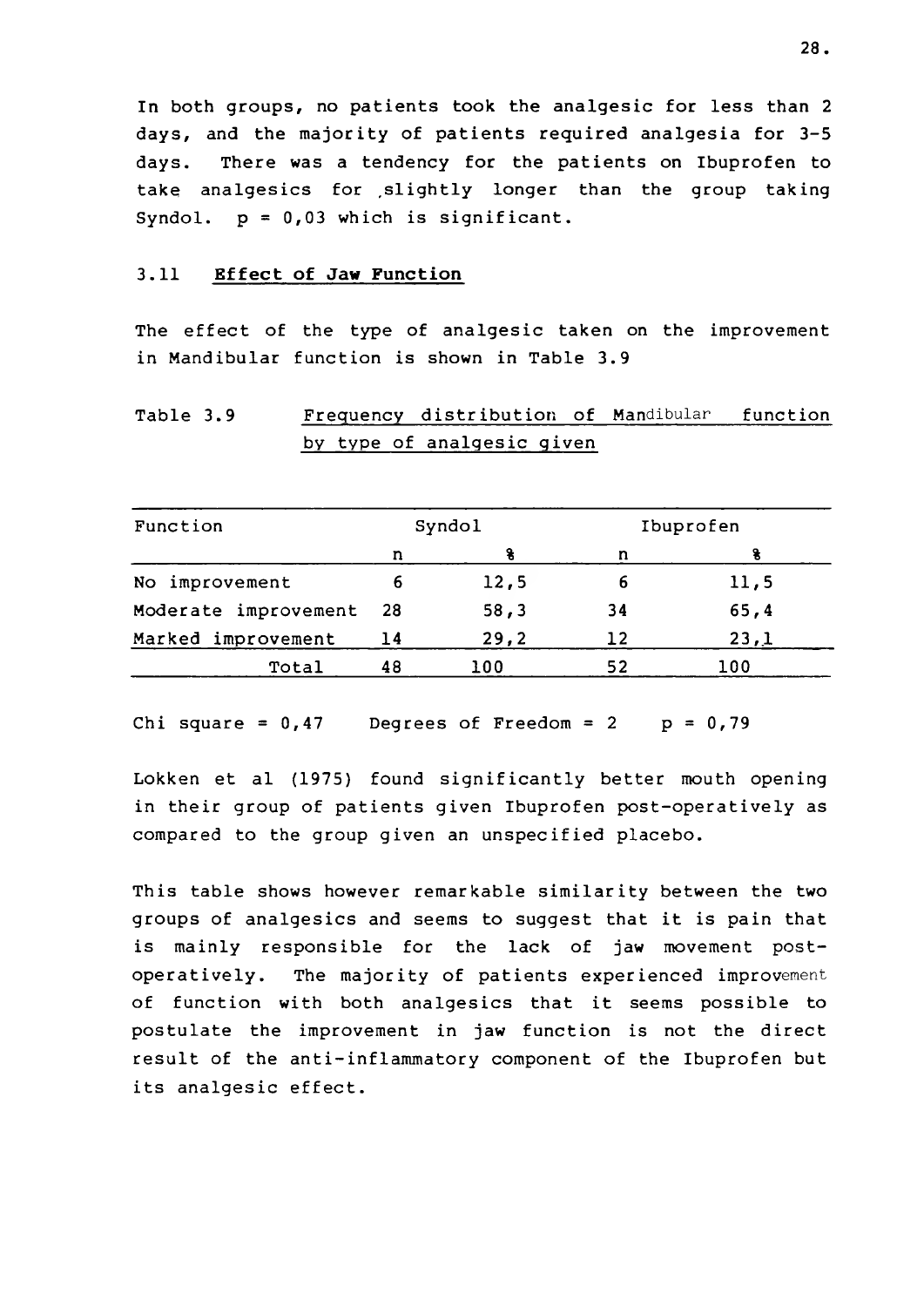### **3.12 Side Effects**

The side effects of each analgesic related to the type of analgesic taken is shown in Tables 3.10 and 3.11

Table 3.10 Frequency distribution of overall side effects by type of analgesic given

| Side Effect     | Syndol |       | Ibuprofen |      |
|-----------------|--------|-------|-----------|------|
|                 | n      |       | n         |      |
| No side effects | 30     | 62, 5 | 34        | 65,4 |
| Side effects    | 18     | 37,5  | 18        | 34,5 |
| Total           | 48     | 100   | 52        | 100  |

Chi square =  $0,09$  Degrees of Freedom = 1 p =  $0,10$ 

Table 3.11 Frequency distribution of specific side effects by type of analgesic given

| Side Effects         | Syndol |      | Ibuprofen |       |
|----------------------|--------|------|-----------|-------|
|                      | n      | g    | n         |       |
| <b>Nausea</b>        | 0      | 0, 0 | 5         | 9,6   |
| Constipation         |        | 2,1  | 11        | 21, 2 |
| Diarrhoea            |        | 2,1  | 0         | 0, 0  |
| Dizziness/Drowsiness | 16     | 33,3 |           | 3, 8  |
| Total                | 18     | 37,5 | 18        | 34,6  |

When considering side effects in general, both groups of patients showed a similar number with adverse effects to the particular analgesic taken with no significant difference being noted.

However, when relating this to the specific side effects the difference between the two groups is significant.

In the group taking Ibuprofen, the side effects were mainly gastro-intestinal in nature, with 9,6% of patients complaining of nausea, and 21,2% of patients complaining of constipation. In all cases these effects were mild and transient in nature.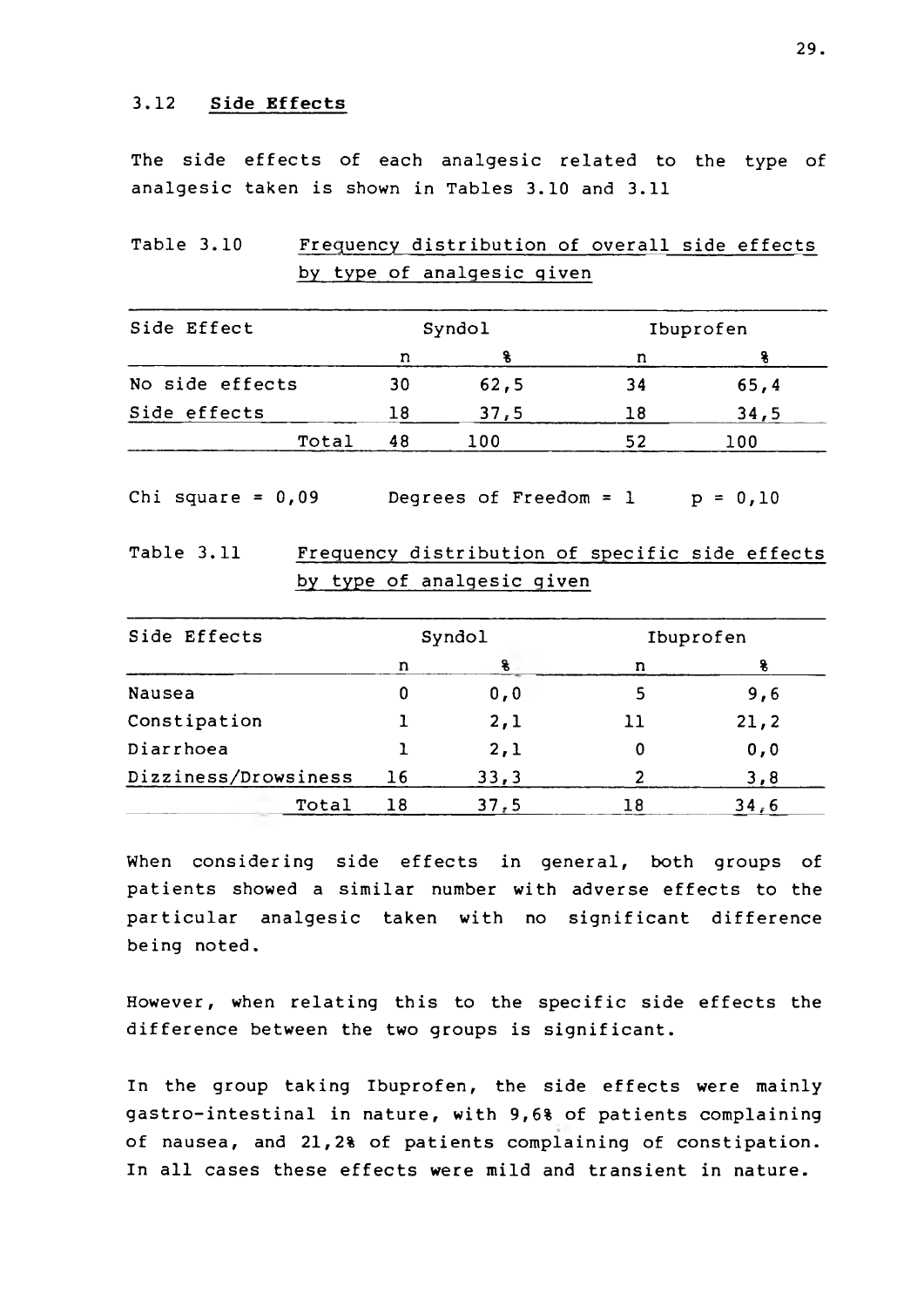Cooper et al (1977) reported that a few of the patients in their study experienced nausea and drowsiness, but again this was mild and transient. Dionne and Cooper (1978) reported drowsiness to be the most common side effect, but also found some patients to complain of nausea and headaches. They make the point that all 3 symptoms are frequently encountered after surgical removal of third molar teeth.

In the group taking Syndol 33,3% of patients complained of drowsiness or dizziness. A few patients felt that this was severe enough to prevent them from driving. This is a significantly larger group of patients complaining of drowsiness than in the series of Reitzik and Lownie (1976) where only 1 patient complained of this side effect.

### **3.13 Pain Rating**

The pain rating for each analgesic related to the type of analgesic given is shown in Table 3.12.

| Pain Rating Given   |                         | Syndol                            |                | Ibuprofen                                     |
|---------------------|-------------------------|-----------------------------------|----------------|-----------------------------------------------|
|                     | n                       | s.                                | n              | g                                             |
| 0                   | 3                       | 6, 3                              | 3              | 5, 8                                          |
| $\mathbf{1}$        | 10                      | 20, 8                             | 6              | 11,5                                          |
| $\overline{2}$      | $\overline{2}$          | 4, 2                              | $\overline{2}$ | 3,8                                           |
| 3                   | 7                       | 14,6                              | 5              | 9,6                                           |
| 4                   | 12                      | 25,0                              | 14             | 26, 9                                         |
| 5                   | 3                       | 6, 3                              | 9              | 17,3                                          |
| 6                   | 3                       | 6, 3                              | $\mathbf 1$    | 1,9                                           |
| $\overline{7}$      | 5                       | 10,4                              | 4              | 7,7                                           |
| 8                   | $\overline{\mathbf{3}}$ | 6, 3                              | 7              | 13,5                                          |
| 9                   | 0                       | 0, 0                              | ı              | 1,9                                           |
| Total               | 48                      | 100, 2                            | 52             | 100,00                                        |
|                     |                         |                                   |                | Mean=3.6 (sd = $2,3$ ) Mean=4.3 (sd = $2,4$ ) |
| Chi square = $8,05$ |                         | Degrees of Freedom = $9$ p = 0,53 |                |                                               |

# Table 3.12 Frequency distribution of the Pain rating by the type of analgesic given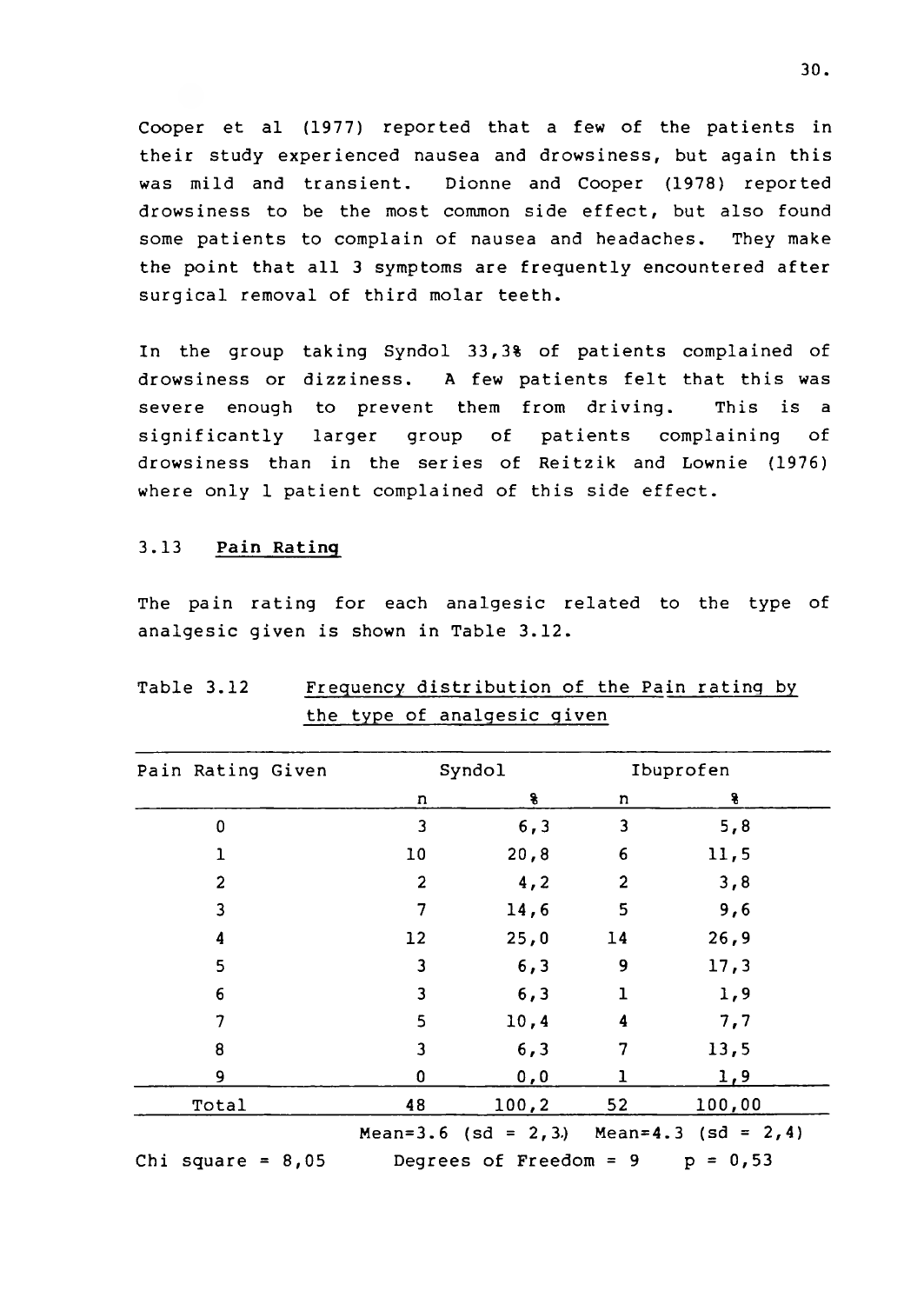All the patients taking part in the study were asked to assess the average amount of pain experienced over the first 5 postoperative days, and to relate this to a scale of 0-10, with 0 being no pain at all and 10 being unbearable pain.

Both groups of patients gave a fairly similiar pain rating with the patients on Ibuprofen indicating they had slightly more pain than the patients on Syndol.

The mean pain rating for the patients of Syndol was 3,6, and for the patients on Ibuprofen 4,3. These figures are similar enough not to be significant.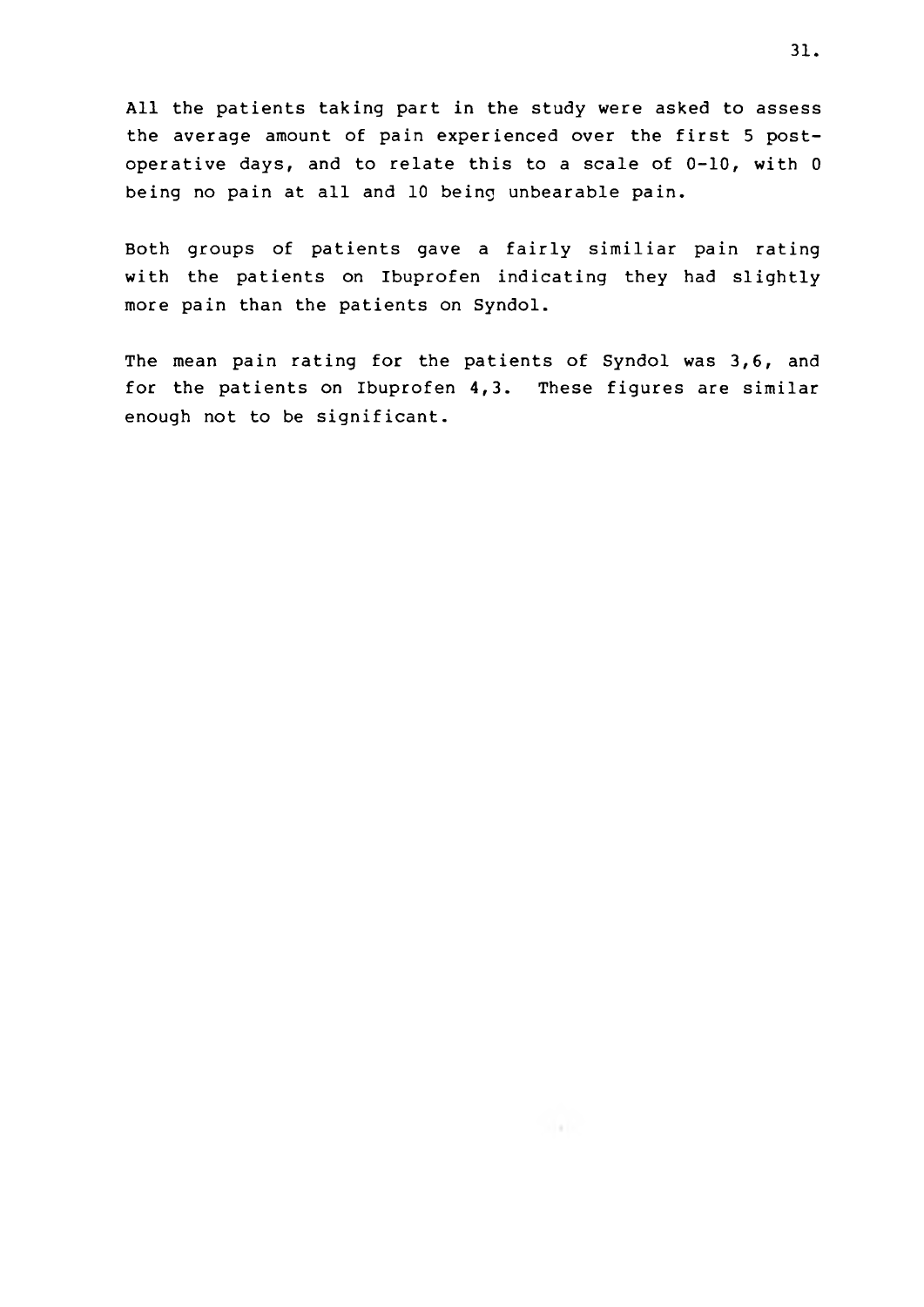# **CHAPTER 4 CONCLUSION**

This study has involved a double blind clinical trial, using Ibuprofen as an analgesic after surgery and comparing it to a standard combination analgesic, Syndol<sup>R</sup>.

In most respects, both analgesics have proved to be adequate in that over 80% of patients experienced moderate to total analgesia within 30 minutes of taking the particular drug they were prescribed. The majority of patients also had adequate analgesia for the desired length of time.

The Syndol did however appear superior in certain respects. A small group of patients (17,3%) taking the Ibuprofen were forced to increase the prescribed dose to obtain adequate analgesia over the 5 day period. As has been suggested previously, this is possibly due to the high excretion rate of the drug, and it may be worth considering a regime of prescribing the drug on a 6 hourly and not an 8 hourly basis. Levernieux (1975) has also shown that a daily dosage of 1800mg. is not only effective in the treatment of acute rheumatoid conditions, but is also well tolerated. In his series of 100 patients treated with this dose, only 11 patients were withdrawn due to side effects. Seven developed gastric pain, 2 developed urticaria, 1 developed a rubella type rash and 1 developed facial oedema. No serious side effects were considered. One may therefore also postulate increasing the dosage in the immediate post-operative state.

There were also however 4 patients who experienced no analgesia and one could also postulate that there appears to be a higher degree of patients specificity with Ibuprofen compared to Syndol.

In general, in most other facets of the trial, both groups compared favourably with Syndol appearing slightly better as an all-round analgesic, but with over 80% of patients in both groups signifying that analgesia was adequate.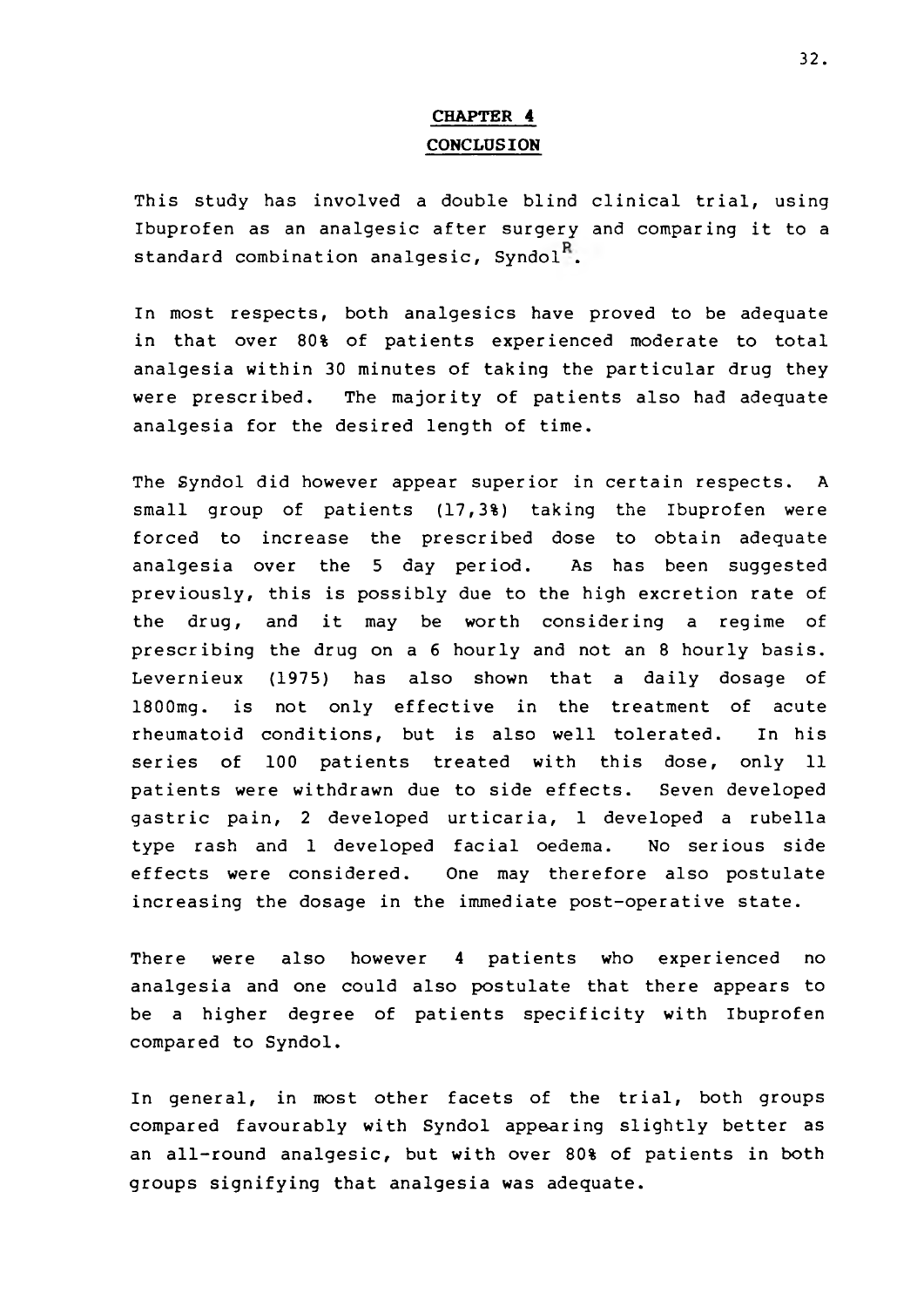The Ibuprofen did however seem to be superior in the aspect of side effects. The adverse effects due to the Ibuprofen were mainly gastro-intestinal in nature, these being mild and transient. The side effects due to the Syndol were mainly that the patients were drowsy or dizzy. This is not problematic, and may in fact be advantageous in the immediate post-operative phase, but is not desirable in the ambulant patient.

In conclusion therefore, the Ibuprofen appears to be an adequate analgesic for mild to moderate post-operative oral surgical trauma, with minimal side effects. The drug appears particularly useful in the ambulant patient, where sedation is not required.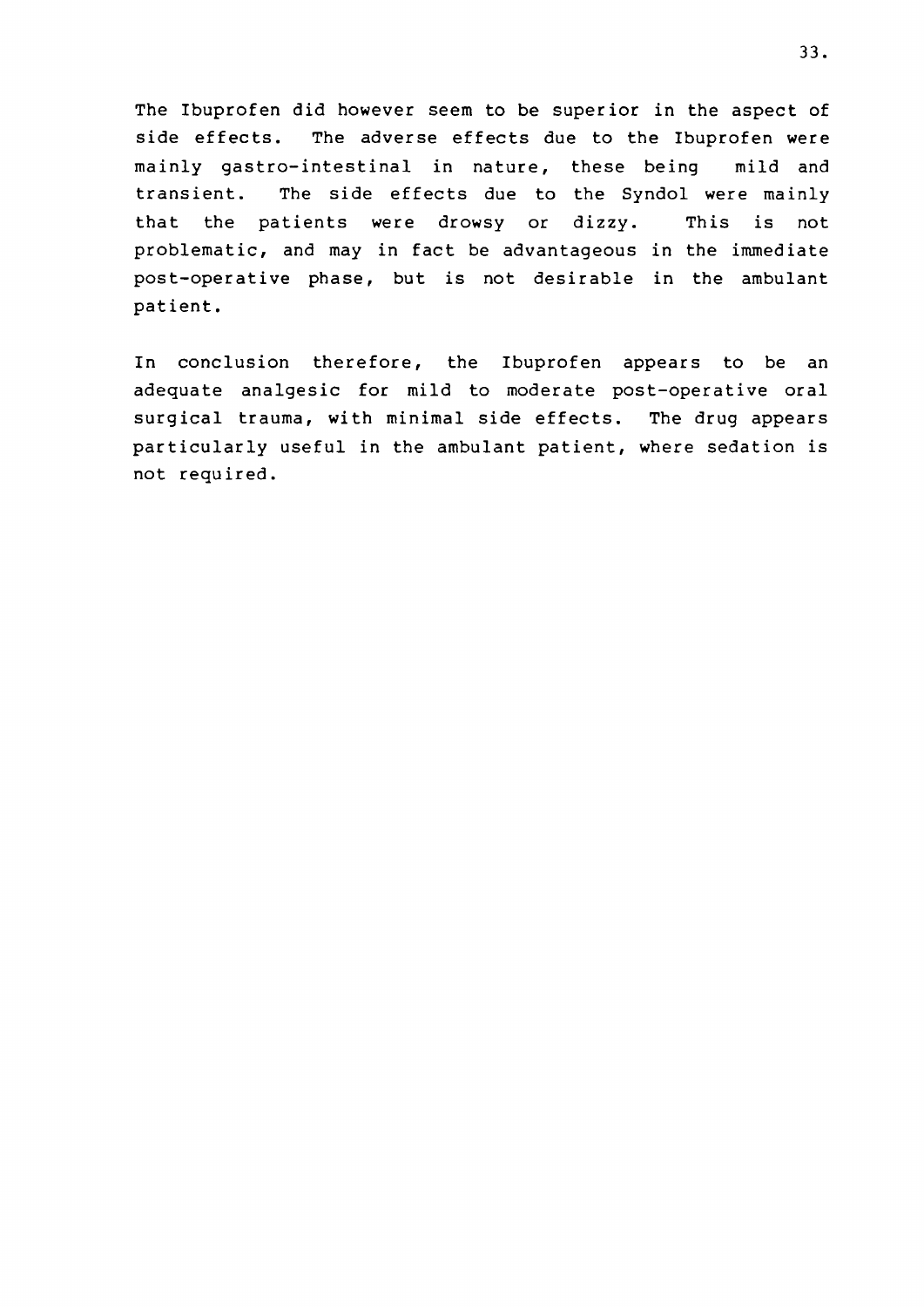#### **REFERENCES**

Adams, S.S., Bough R.G., Cliffe, E.E., et al. Some aspects of the Pharmacology, Metabolism and Toxicity of Ibuprofen. Symposium on Ibuprofen. Supp.Rheum, and Phys.Med. March 1970,  $9 - 22$ 

Album, B., Olsen, I. and Lokken, p. Bilatteral surgical removal of impacted mandibular third molar teeth as a model for drug evaluation: A test with Oxythenbutazone (Tanderil). Int.J.Oral.Surg. 1977: 6: 177-189

Breytenbach, H.S. Effects of Tanderil (Oxyphenbutazone). Chymoral (Proeolytic enzymes), and Placebo in the control of swelling, trismus, and pain after removal of impacted wisdom teeth. J.Dent,Ass,S.Afr.Vol 31, No.2, 61-63

Cardoe, N. A review of Long Term experience with Ibuprofen, with special reference to gastric tolerance. Symposium on Ibuprofen - Supp. to Rheum, and Phys.Med. March 1970. 28-31

Cooper, S.A., Needle, S.A., Kruger, G.O. Comparative analgesic potency of Aspirin and Ibuprofen. J.Oral.Surg.1977: 35:898-903

Dionne, R.A., Cooper, S.A. Evaluation of pre-operative Ibuprofen for post-operative pain after removal of third molars. Oral.Surg. 1978: 45: 851-856

Forbes, J.A., Bowser. M.A., Calderazzo, J.P., Foor, V.M. An evaluation of the analgesic efficacy of three opiod-analgesic combinations in post-operative oral surgery pain. J.Oral.Surg. 1981: 39: 198-112

Hellem, S., Persson, G., Nord, P.G. Gustafsson, B., and Huitfeldt B. A model for evaluating the analgesic effect of a new fixed ratio combination analgesic in patients undergoing oral surgery. Int.J.Oral.Surg.1979: 8: 435-442

Lawrence, D.R. Clinical Pharmacology, 4th Ed. Churchill-Livingstone, 1973.

Levernieux, M.D. Ibuprofen at high dosage. Curr.Med.Res.Opin. 1975: 3: 485-487

Lokken, P., Norman-Pedersen, K., Brauset, I. and Olsen I. Ibuprofen (Brufen) tested with bilateral oral surgery as a model for evaluation of anti-inflammatory effects. Curr.Med.Res.Opin. 1975: 3: 493-501

Muckle, D.S. Ibuprofen (Brufen) in soft tissue injuries. Curr.Med.Res.Opin. 1975: 3: 488-492

Najjar, T.A. and Newark, N.J. Harmfull effects of "Aspirin Compounds". Oral Surg. 1977: 44: 64-70

Nie, H., Hull, C.H., Jenkins, J.G., Steinbreme, K. and Brent, D.H. Statistical Package for the Social Sciences: 2nd Ed. New York, McGraw Hill, 1975